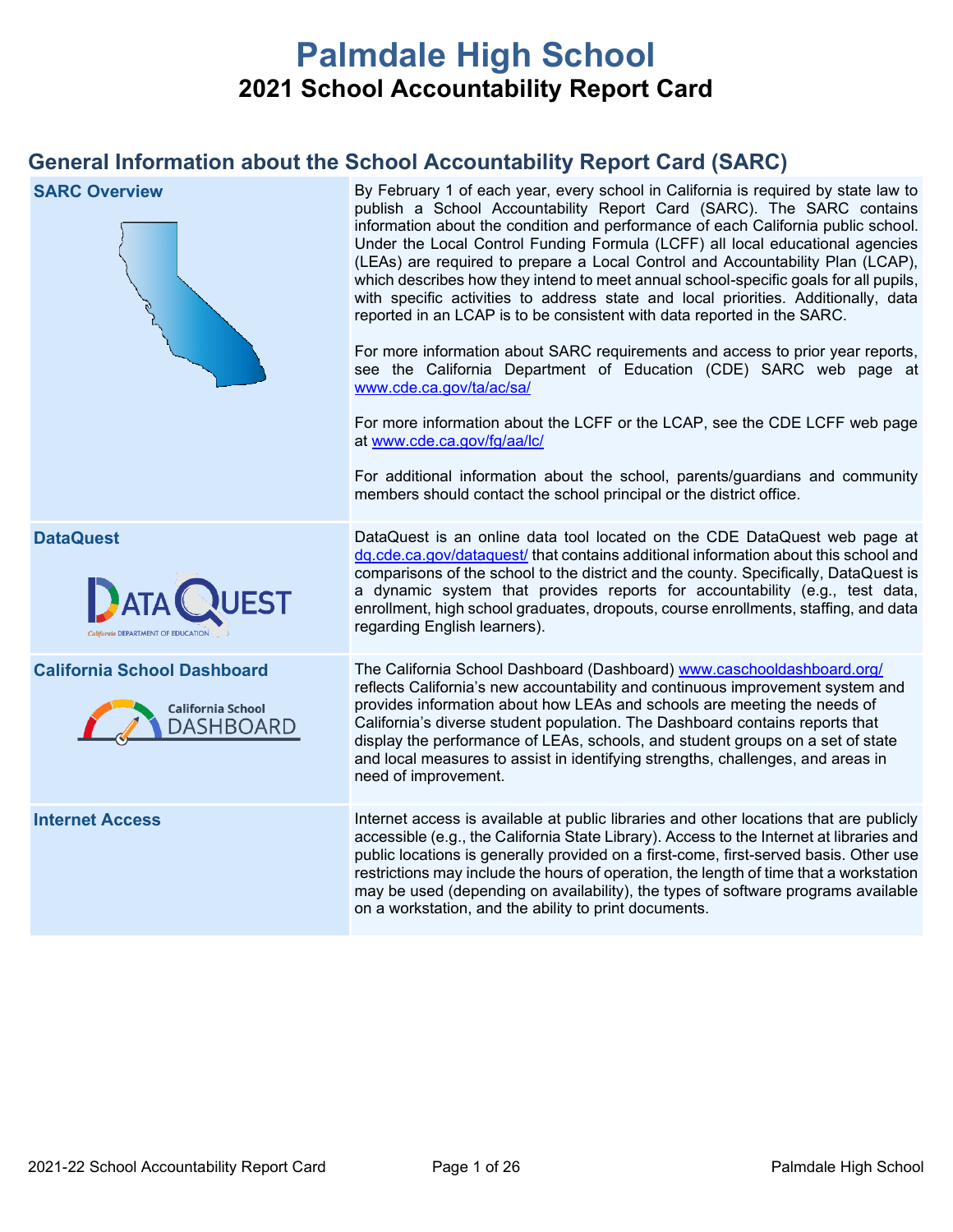## **2021-22 School Contact Information**

| <b>School Name</b>                       | Palmdale High School       |  |  |
|------------------------------------------|----------------------------|--|--|
| <b>Street</b>                            | 2137 East Avenue R         |  |  |
| City, State, Zip                         | Palmdale, CA 93550         |  |  |
| <b>Phone Number</b>                      | $(661)$ 273-3181           |  |  |
| <b>Principal</b>                         | Dr. Robert Harris          |  |  |
| <b>Email Address</b>                     | rharris@avhsd.org          |  |  |
| <b>School Website</b>                    | https://www.palmdalehs.org |  |  |
| <b>County-District-School (CDS) Code</b> | 19 64246 1936624           |  |  |

| 2021-22 District Contact Information |                                            |  |  |  |
|--------------------------------------|--------------------------------------------|--|--|--|
| <b>District Name</b>                 | Antelope Valley Union High School District |  |  |  |
| <b>Phone Number</b>                  | 661-948-7655                               |  |  |  |
| Superintendent                       | Greg Nehen                                 |  |  |  |
| <b>Email Address</b>                 | gnehen@avhsd.org                           |  |  |  |
| <b>District Website Address</b>      | www.avdistrict.org                         |  |  |  |

#### **2021-22 School Overview**

#### District Mission Statement

Our mission is to provide a safe and secure learning environment that promotes a rigorous curriculum and enables our students to develop the necessary academic, technical, and work-related skills of the 21st century. Every student who graduates will be prepared to pursue college or any career to which he/she aspires.

#### School Mission Statement

To foster the development of productive, creative, critical thinkers who have the ability to adapt and positively contribute to society.

#### School Description

PHS is one of eight comprehensive high schools serving students in the Antelope Valley. Established in 1957, PHS was originally built to serve 1,200 students and now serves approximately 2,500 students. Located in northern Los Angeles County, Palmdale High School covers 80 acres in central Palmdale. The city of Palmdale, with its diverse population of 200,000 residents, is home to the aerospace industry and a burgeoning home construction industry. Many new Palmdale residents have relocated from the Los Angeles area making Palmdale High School's student population economically, linguistically and ethnically diverse.

The school is currently staffed with 112 certificated teachers and over 100 classified employees whose responsibilities range from providing attendance monitoring to scheduling Individualized Education Program meetings. The school administration is comprised of 6 administrators (Principal, Assistant Principal, Vice Principal of Activities, Vice Principal of Athletics, Vice Principal of Special Education, and Vice Principal of Student Services), an Athletic Director, an Activities Director, eight School Counselors, three School Psychologists, and a Director of Security.

Creating and enhancing a positive atmosphere for learning is of primary importance to Palmdale High School. To that end, academics, co-curricular activities, extra-curricular activities and athletics are highly encouraged. The broad emphasis is premised on the notion that students who are involved in activities available at the school site are more successful in their academic studies.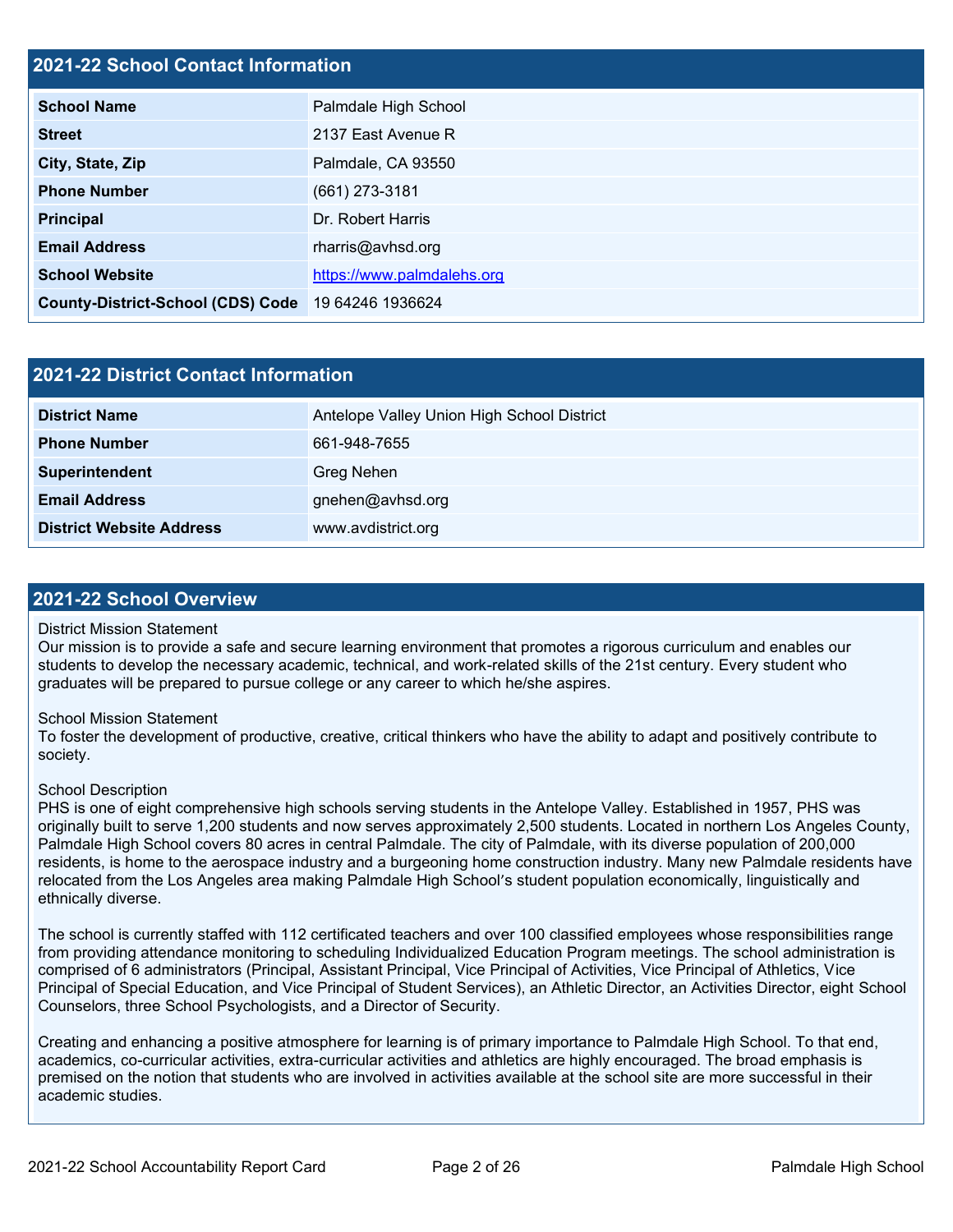#### **2021-22 School Overview**

:

Students at Palmdale High School are provided access to a multitude of specialized programs, which include:

- Health Careers Academy
- Engineering Academy
- Advancement Via Individual Determination (AVID)
- Agricultural Science
- World renown Band and Choir
- Visual and Performing Arts
- World Language Department
- Athletics Program<br>• English Learner Pr
- English Learner Program
- Special Education Program
- Associate Student Body

## **About this School**

# **2020-21 Student Enrollment by Grade Level Grade Level Number of Students Grade 9** 698 **Grade 10** 675 **Grade 11** 588 **Grade 12** 606 **Total Enrollment** 2,567

## **2020-21 Student Enrollment by Student Group**

| <b>Student Group</b>                   | <b>Percent of Total Enrollment</b> |
|----------------------------------------|------------------------------------|
| American Indian or Alaska Native       | 0.2                                |
| Asian                                  | 0.1                                |
| <b>Black or African American</b>       | 13.4                               |
| <b>Filipino</b>                        | 0.5                                |
| <b>Hispanic or Latino</b>              | 79.7                               |
| Native Hawaiian or Pacific Islander    | $\mathbf 0$                        |
| <b>Two or More Races</b>               | 2.3                                |
| <b>White</b>                           | 3.6                                |
| <b>English Learners</b>                | 13.6                               |
| <b>Foster Youth</b>                    | 1.6                                |
| <b>Homeless</b>                        | 0.4                                |
| <b>Socioeconomically Disadvantaged</b> | 81.2                               |
| <b>Students with Disabilities</b>      | 19.2                               |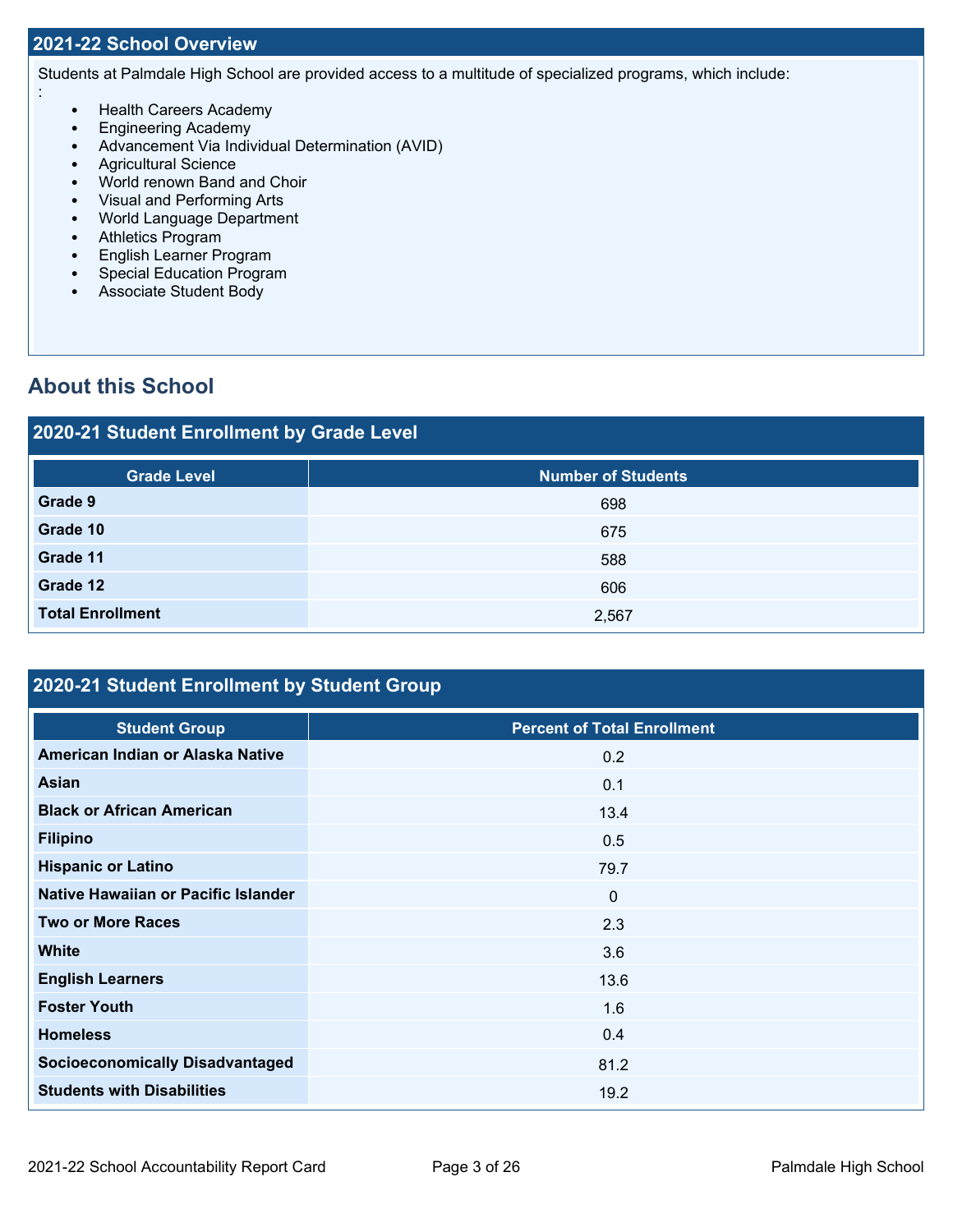## **A. Conditions of Learning State Priority: Basic**

The SARC provides the following information relevant to the State priority: Basic (Priority 1):

- Degree to which teachers are appropriately assigned and fully credentialed in the subject area and for the pupils they are teaching;
	- Pupils have access to standards-aligned instructional materials; and
- School facilities are maintained in good repair

Note: For more information refer to the Updated Teacher Equity Definitions web page at<https://www.cde.ca.gov/pd/ee/teacherequitydefinitions.asp>

### **2019-20 Teacher Preparation and Placement**

| <b>Authorization/Assignment</b>                                                                 | 2019-20 |
|-------------------------------------------------------------------------------------------------|---------|
| Fully (Preliminary or Clear) Credentialed for Subject and Student Placement (properly assigned) |         |
| <b>Intern Credential Holders Properly Assigned</b>                                              |         |
| Teachers Without Credentials and Misassignments ("ineffective" under ESSA)                      |         |
| Credentialed Teachers Assigned Out-of-Field ("out-of-field" under ESSA)                         |         |
| <b>Unknown</b>                                                                                  |         |
| <b>Total Teaching Positions</b>                                                                 |         |
|                                                                                                 |         |

Note: The data in this table is based on Full Time Equivalent (FTE) status. One FTE equals one staff member working full time; one FTE could also represent two staff members who each work 50 percent of full time. Additionally, an assignment is defined as a position that an educator is assigned to based on setting, subject, and grade level. An authorization is defined as the services that an educator is authorized to provide to students.

## **2019-20 Teachers Without Credentials and Misassignments (considered "ineffective" under ESSA)**

| <b>Authorization/Assignment</b>                              | 2019-20 |
|--------------------------------------------------------------|---------|
| <b>Permits and Waivers</b>                                   |         |
| <b>Misassignments</b>                                        |         |
| <b>Vacant Positions</b>                                      |         |
| <b>Total Teachers Without Credentials and Misassignments</b> |         |

## **2019-20 Credentialed Teachers Assigned Out-of-Field (considered "out-of-field" under ESSA)**

| <b>Indicator</b>                                              | 2019-20 |
|---------------------------------------------------------------|---------|
| <b>Credentialed Teachers Authorized on a Permit or Waiver</b> |         |
| <b>Local Assignment Options</b>                               |         |
| <b>Total Out-of-Field Teachers</b>                            |         |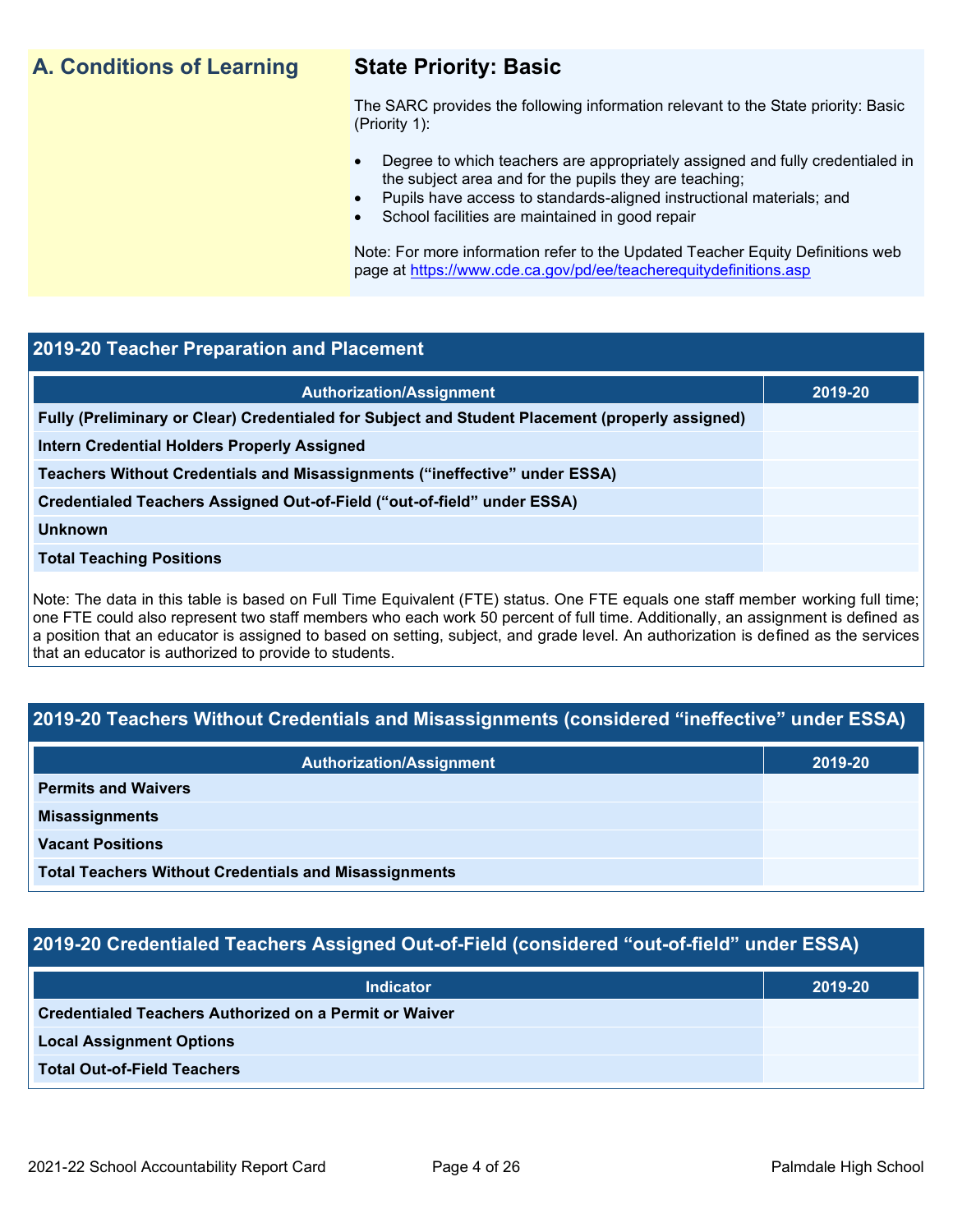## **2019-20 Class Assignments**

| Indicator                                                                                                                                           | 2019-20 |
|-----------------------------------------------------------------------------------------------------------------------------------------------------|---------|
| <b>Misassignments for English Learners</b><br>(a percentage of all the classes with English learners taught by teachers that are misassigned)       |         |
| No credential, permit or authorization to teach<br>(a percentage of all the classes taught by teachers with no record of an authorization to teach) |         |

## **2021-22 Quality, Currency, Availability of Textbooks and Other Instructional Materials**

**Year and month in which the data were collected** December 2021

| <b>Subject</b>                | Textbooks and Other Instructional Materials/year of<br><b>Adoption</b>                                                                                                                                                                                                                                                                                                                                                                                                                                                                                                                                                                                                                         | <b>From</b><br>Most<br><b>Recent</b><br><b>Adoption</b> | <b>Percent</b><br><b>Students</b><br><b>Lacking Own</b><br><b>Assigned</b><br>Copy |
|-------------------------------|------------------------------------------------------------------------------------------------------------------------------------------------------------------------------------------------------------------------------------------------------------------------------------------------------------------------------------------------------------------------------------------------------------------------------------------------------------------------------------------------------------------------------------------------------------------------------------------------------------------------------------------------------------------------------------------------|---------------------------------------------------------|------------------------------------------------------------------------------------|
| <b>Reading/Language Arts</b>  | SpringBoard California English Language Arts Grade 9<br>Student Edition/2017<br>SpringBoard California English Language Arts Grade 10<br>Student Edition/2017<br>SpringBoard California English Language Arts Grade 11<br>Student Edition/2017<br>SpringBoard California English Language Arts Grade 12<br>Student Edition/2017<br>SpringBoard California English Language Development<br>Grade 9 Student Edition/2017<br>SpringBoard California English Language Development<br>Grade 10 Student Edition/2017<br>SpringBoard California English Language Development<br>Grade 11 Student Edition/2017<br>SpringBoard California English Language Development<br>Grade 12 Student Edition/2017 | Yes                                                     | 0%                                                                                 |
| <b>Mathematics</b>            | Houghton Mifflin Harcourt Big Ideas Algebra/2016<br>Houghton Mifflin Harcourt Big Ideas Geometry/2016<br>Houghton Mifflin Harcourt Big Ideas Algebra 2/2016<br>Algebra & Trigonometry: Structure and Method-Book 2/ 2002<br>Trigonometry<br>Calculus: A New Horizon / 2008                                                                                                                                                                                                                                                                                                                                                                                                                     | Yes                                                     | 0%                                                                                 |
| <b>Science</b>                | World of Chemistry / 2002<br>Earth Science: Geology, the Environment, and the Universe /<br>2003<br>Biology / 2002<br>Physics: Principles and Problems / 2002                                                                                                                                                                                                                                                                                                                                                                                                                                                                                                                                  | Yes                                                     | 0%                                                                                 |
| <b>History-Social Science</b> | Economics: Principles of Economics & Principles of American<br>Democracy/2019<br>Civics: Principles of American Democracy/2019<br>World History: Democracy/World History, Culture, &<br>Geography: The Modern World/2019<br>US History: United States History & Geography: Continuity &<br>Change/2019                                                                                                                                                                                                                                                                                                                                                                                         | <b>Yes</b>                                              | 0%                                                                                 |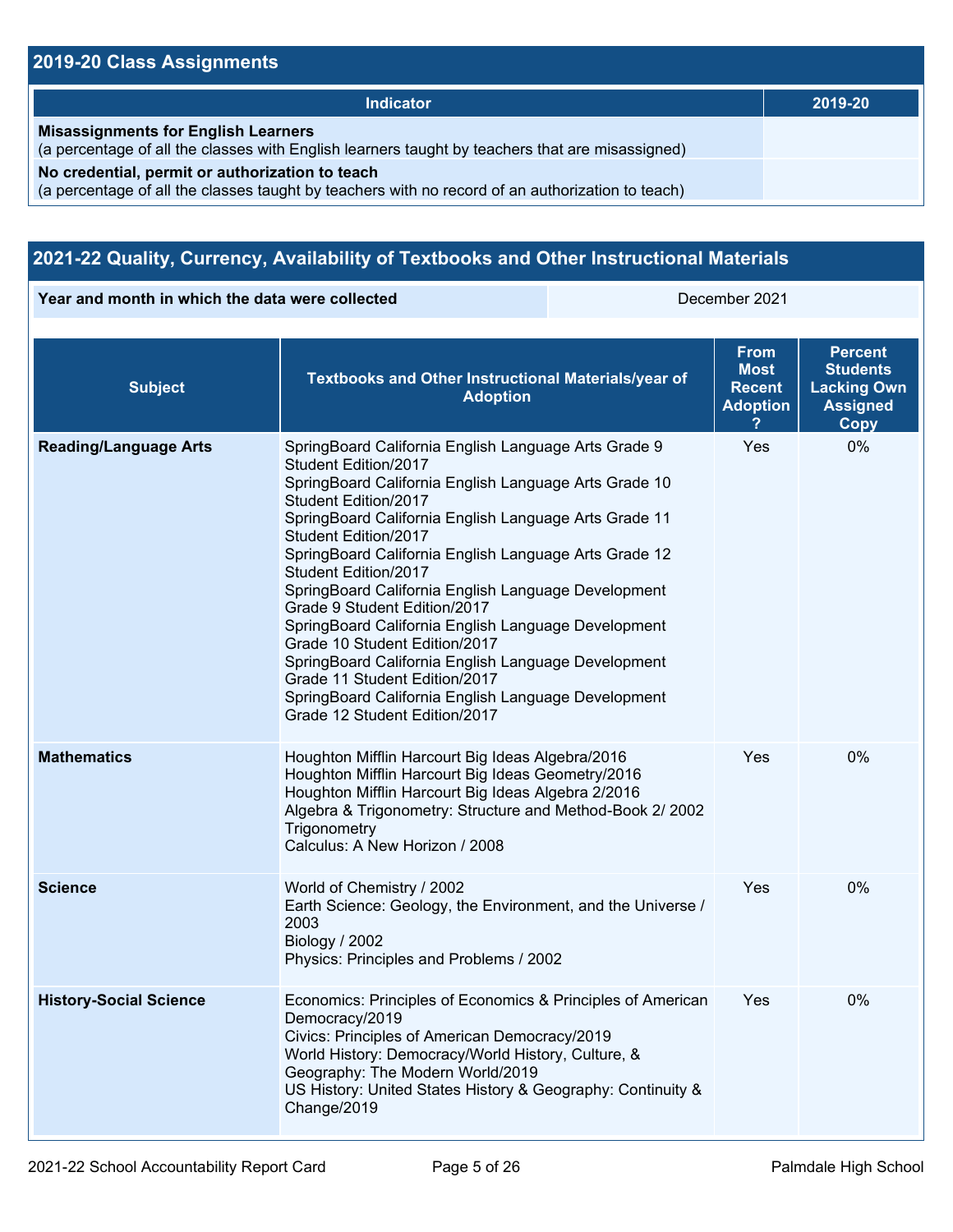| <b>Foreign Language</b>                                    | French/ EntreCultures Levels 1, 2, and 3 / 2020<br>Spanish / ¡Avancemos! 1 / 2008<br>Spanish / ¡Avancemos! 2 / 2008<br>Spanish / ¡Avancemos! 3 / 2008                                                            | Yes | $0\%$ |
|------------------------------------------------------------|------------------------------------------------------------------------------------------------------------------------------------------------------------------------------------------------------------------|-----|-------|
| <b>Health</b>                                              | Glencoe Health: A Guide to Wellness / 2001                                                                                                                                                                       | Yes | $0\%$ |
| <b>Visual and Performing Arts</b>                          | Instrumental: Essential Elements / 2000<br>Music First / 2000<br>Exploring Photography / 2000<br>The Photographic Eye / 2000<br>Theatre: Art in Action / 2000<br>Music / 2000<br>Symphonic Band Technique / 2000 | Yes | $0\%$ |
| <b>Science Laboratory Equipment</b><br>$($ grades 9-12 $)$ | All labs are fully equipped with the appropriate materials.                                                                                                                                                      | Yes | $0\%$ |

## **School Facility Conditions and Planned Improvements**

Palmdale High School (PHS) strives to provide students with a safe, clean learning environment. Our dedicated campus security and campus maintenance staff provide high quality care for the more than 78-acre school site. Our maintenance and operations personnel are supported by a central maintenance and operations crew including carpenters, painters, heating, ventilation, air conditioning personnel, and field mower. PHS students attend classes with properly heated and ventilated rooms appropriate for the learning environment including the absence of noise levels which would interfere with communication between teachers and students. Any interruption in this service becomes a top priority. PHS campus provides a sufficient number of clean, well-stocked, functioning restrooms kept in sanitary conditions. All drinking fountains are in working order. In addition, PHS' newly renovated campus library and cafeteria provide students and staff with an important space for internet exploration, large group meetings and presentations, and parent meetings. The space is furnished with equipment such as an LCD projector and drop-down presentation screens. The PHS library has been newly renovated and transformed to be a student union-type facility allowing for student and class collaboration, student work space (during and after school hours), and a place for students to access technology when needed. PHS AVID students and teachers now have access to an AVID work space as well, outfitted with resources that allow for the continued use of effective WICOR (Writing, Inquiry, Collaboration, Organization, and Reading) strategies. In addition, Palmdale High School has renovated three Special Education Conference rooms, Band Complex, English Language Arts Collaboration Space, Choir Room, Fitness Center, Audio Visual Studio, and College and Career Center. Moreover, PHS has added an augmented/virtual reality computer lab that will allow students to interact with simulated objects in virtual environments as if they are real. Phase II renovations are in progress for the Band Complex. Palmdale High School is currently installing Promethean interactive panels in all classrooms and student space to facilitate distance learning and improved learning outcomes. Finally, the District takes full advantage of the state's deferred maintenance funding program whereby a five-year deferred maintenance plan is submitted and updated to reflect major repair/reconstruction projects in the District. This includes appropriate upgrades and repairs to roofing, asphalt, electrical, and plumbing on District-owned facilities. Palmdale routinely takes part in a Williams' facilities visit, which allows the site to show compliance and make any necessary repairs.

#### **Year and month of the most recent FIT report** 12/2/2021 12/2/2021

| <b>System Inspected</b>                              | Rate<br>Good | <b>Fair</b> | Rate Rate<br><b>Poor</b> | <b>Repair Needed and Action Taken or Planned</b>                                                                                                                            |
|------------------------------------------------------|--------------|-------------|--------------------------|-----------------------------------------------------------------------------------------------------------------------------------------------------------------------------|
| <b>Systems:</b><br>Gas Leaks, Mechanical/HVAC, Sewer |              |             |                          | room 113: Science lab stations damaged WO#<br>34282<br>Repairs to be rectified.                                                                                             |
| Interior:<br>Interior Surfaces                       | X            |             |                          | Admin: wo#47647 health office stained ceiling<br>tiles, wo#51417 lights, wo#52100 ballast<br>room 214: Blind repair<br>room 242: tile back wall needs replacing<br>wo#45125 |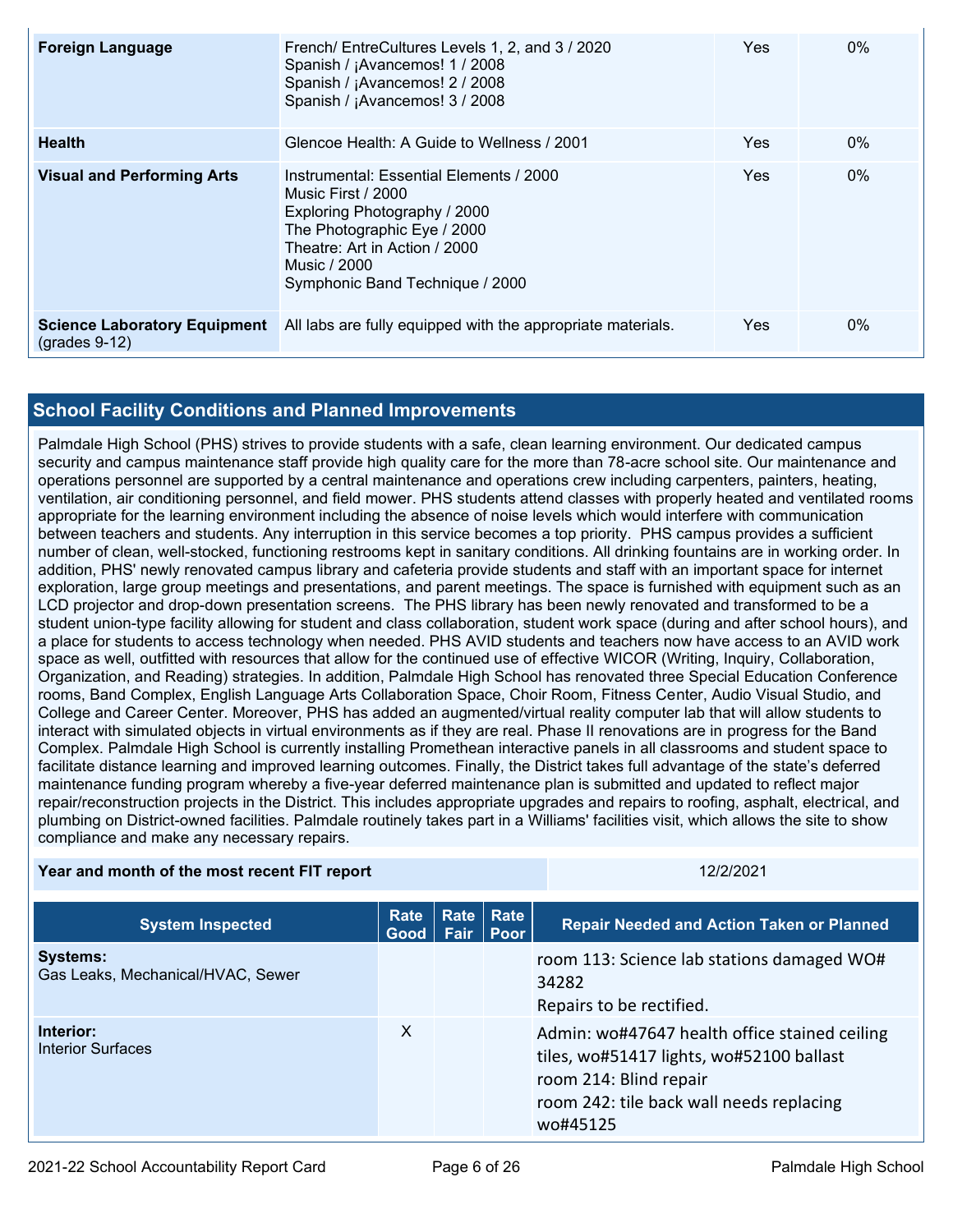| <b>School Facility Conditions and Planned Improvements</b>                    |   |  |                                                                                                                                                                                                                                                                                                                                                                                                                               |  |  |
|-------------------------------------------------------------------------------|---|--|-------------------------------------------------------------------------------------------------------------------------------------------------------------------------------------------------------------------------------------------------------------------------------------------------------------------------------------------------------------------------------------------------------------------------------|--|--|
|                                                                               |   |  | room 351: Blind repair<br>room 409: Drywall damage<br>Repairs to be rectified.                                                                                                                                                                                                                                                                                                                                                |  |  |
| <b>Cleanliness:</b><br>Overall Cleanliness, Pest/Vermin Infestation           |   |  |                                                                                                                                                                                                                                                                                                                                                                                                                               |  |  |
| <b>Electrical</b>                                                             | X |  | Admin: wo#47647 health office stained ceiling<br>tiles, wo#51417 lights, wo#52100 ballast<br>room 341: science lab parts on order, wo#48667<br>ballast<br>room 361: wo#48666 ballast<br>room 374: wo#48924 ballast<br>room 381: wo#48925 ballast<br>room 382: wo#48923 ballast<br>room 400: wo#43680 plug not working<br>room 801: WO 20889<br>room 811: wo#45226 ballast<br>Repairs to be rectified.                         |  |  |
| <b>Restrooms/Fountains:</b><br>Restrooms, Sinks/ Fountains                    | X |  | Admin: wo#47647 health office stained ceiling<br>tiles, wo#51417 lights, wo#52100 ballast<br>room 111: Sciece lab stations damaged parts on<br>order<br>room 113: Science lab stations damaged WO#<br>34282<br>room 221: science lab parts on order<br>room 223: science lab parts on order.<br>room 341: science lab parts on order, wo#48667<br>ballast<br>room 342: Science lab parts on order<br>Repairs to be rectified. |  |  |
| Safety:<br>Fire Safety, Hazardous Materials                                   |   |  |                                                                                                                                                                                                                                                                                                                                                                                                                               |  |  |
| Structural:<br><b>Structural Damage, Roofs</b>                                |   |  | room 512: damaged deck plywood<br>room 513: damaged ramp skirting and plywood<br>Repairs to be rectified.                                                                                                                                                                                                                                                                                                                     |  |  |
| <b>External:</b><br>Playground/School Grounds, Windows/<br>Doors/Gates/Fences | X |  | room 243: concrete damage<br>Repairs to be rectified.                                                                                                                                                                                                                                                                                                                                                                         |  |  |

| <b>Overall Facility Rate</b> |      |      |      |  |  |  |
|------------------------------|------|------|------|--|--|--|
| <b>Exemplary</b>             | Good | Fair | Poor |  |  |  |
|                              |      |      |      |  |  |  |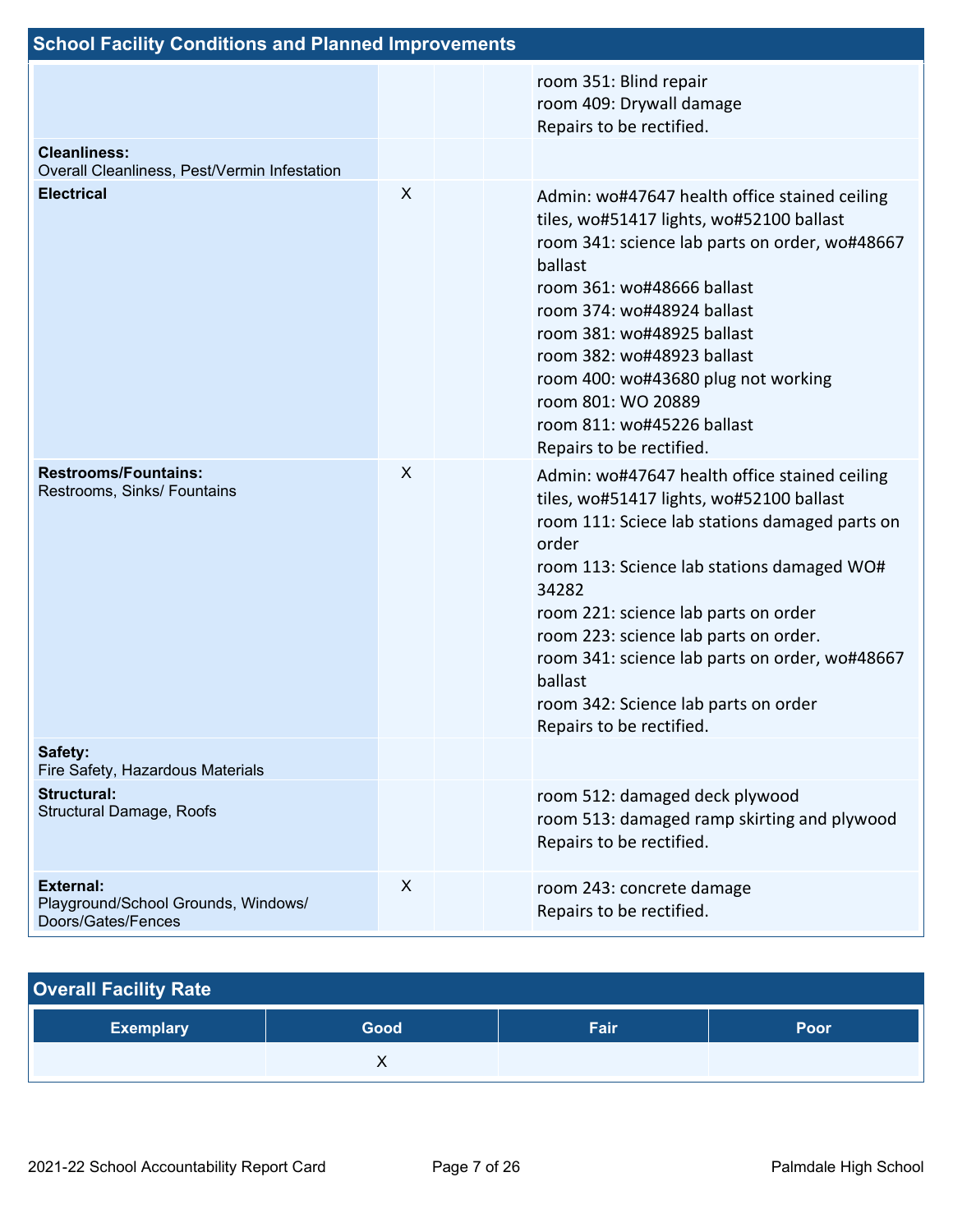## **B. Pupil Outcomes State Priority: Pupil Achievement**

The SARC provides the following information relevant to the State priority: Pupil Achievement (Priority 4):

#### **Statewide Assessments**

(i.e., California Assessment of Student Performance and Progress [CAASPP] System includes the Smarter Balanced Summative Assessments for students in the general education population and the California Alternate Assessments [CAAs] for English language arts/literacy [ELA] and mathematics given in grades three through eight and grade eleven. Only eligible students may participate in the administration of the CAAs. CAAs items are aligned with alternate achievement standards, which are linked with the Common Core State Standards [CCSS] for students with the most significant cognitive disabilities).

The CAASPP System encompasses the following assessments and student participation requirements:

- 1. **Smarter Balanced Summative Assessments and CAAs for ELA** in grades three through eight and grade eleven.
- 2. **Smarter Balanced Summative Assessments and CAAs for mathematics** in grades three through eight and grade eleven.
- 3. **California Science Test (CAST) and CAAs for Science** in grades five, eight, and once in high school (i.e., grade ten, eleven, or twelve).

#### **SARC Reporting in the 2020-2021 School Year Only**

Where the most viable option, LEAs were required to administer the statewide summative assessment in ELA and mathematics. Where a statewide summative assessment was not the most viable option for the LEA (or for one or more gradelevel[s] within the LEA) due to the pandemic, LEAs were allowed to report results from a different assessment that met the criteria established by the State Board of Education (SBE) on March 16, 2021. The assessments were required to be:

- Aligned with CA CCSS for ELA and mathematics;
- Available to students in grades 3 through 8, and grade 11; and
- Uniformly administered across a grade, grade span, school, or district to all eligible students.

#### **Options**

Note that the CAAs could only be administered in-person following health and safety requirements. If it was not viable for the LEA to administer the CAAs in person with health and safety guidelines in place, the LEA was directed to not administer the tests. There were no other assessment options available for the CAAs. Schools administered the Smarter Balanced Summative Assessments for ELA and mathematics, other assessments that meet the SBE criteria, or a combination of both, and they could only choose one of the following:

- Smarter Balanced ELA and mathematics summative assessments;
- Other assessments meeting the SBE criteria; or
- Combination of Smarter Balanced ELA and mathematics summative assessments and other assessments.

The percentage of students who have successfully completed courses that satisfy the requirements for entrance to the University of California and the California State University, or career technical education sequences or programs of study.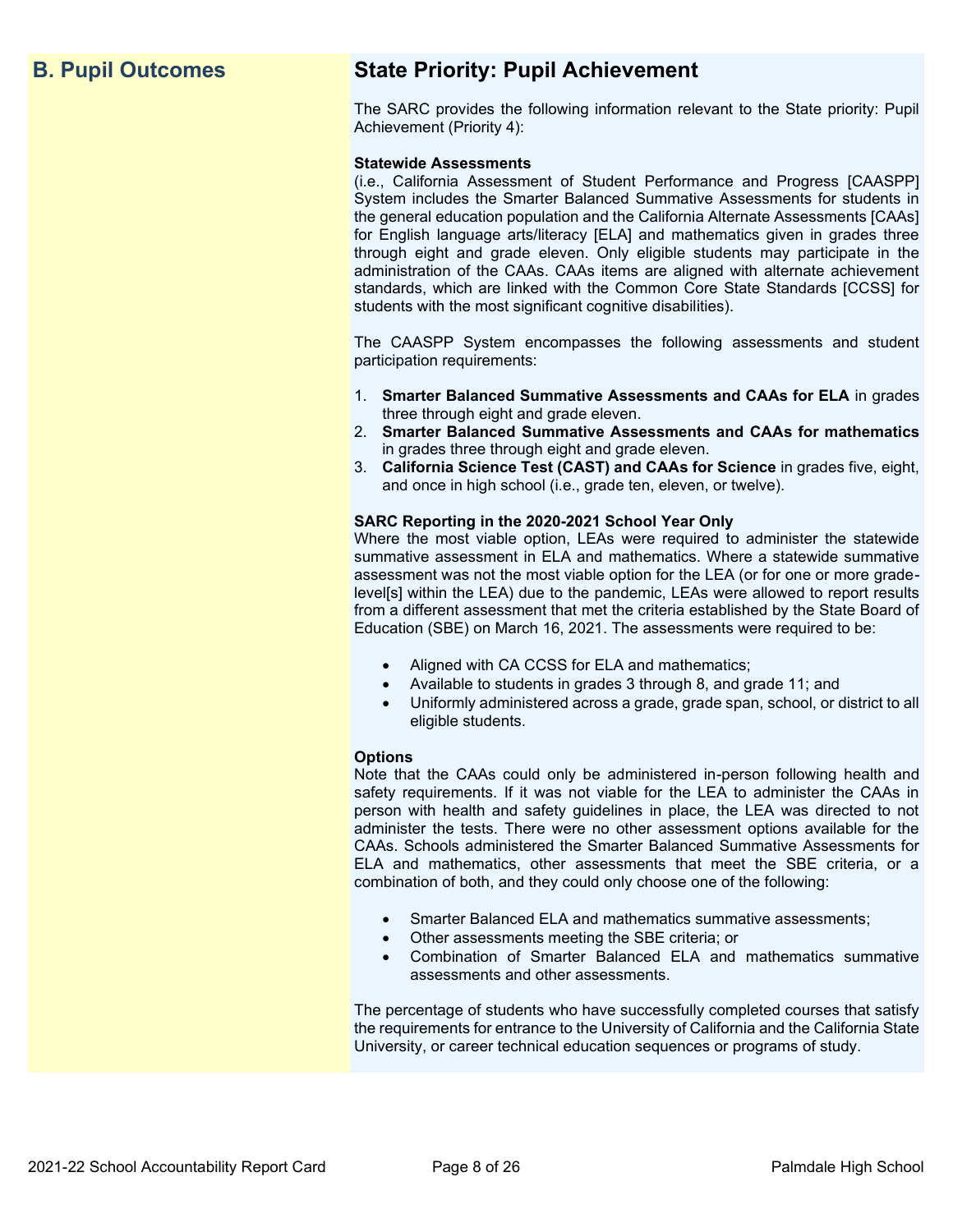### **Percentage of Students Meeting or Exceeding the State Standard on CAASPP**

This table displays CAASPP test results in ELA and mathematics for all students grades three through eight and grade eleven taking and completing a state-administered assessment.

The 2019-2020 data cells with N/A values indicate that the 2019-2020 data are not available due to the COVID-19 pandemic and resulting summative test suspension. The Executive Order N-30-20 was issued which waived the assessment, accountability, and reporting requirements for the 2019-2020 school year.

The 2020-2021 data cells have N/A values because these data are not comparable to other year data due to the COVID-19 pandemic during the 2020-2021 school year. Where the CAASPP assessments in ELA and/or mathematics is not the most viable option, the LEAs were allowed to administer local assessments. Therefore, the 2020-2021 data between school years for the school, district, state are not an accurate comparison. As such, it is inappropriate to compare results of the 2020-2021 school year to other school years.

| Subject                                                              | <b>School</b><br>2019-20 | <b>School</b><br>2020-21 | <b>District</b><br>2019-20 | <b>District</b><br>2020-21 | <b>State</b><br>2019-20 | <b>State</b><br>2020-21 |
|----------------------------------------------------------------------|--------------------------|--------------------------|----------------------------|----------------------------|-------------------------|-------------------------|
| <b>English Language Arts/Literacy</b><br>$\left($ grades 3-8 and 11) | N/A                      | N/A                      | N/A                        | N/A                        | N/A                     | N/A                     |
| <b>Mathematics</b><br>$(grades 3-8 and 11)$                          | N/A                      | N/A                      | N/A                        | N/A                        | N/A                     | N/A                     |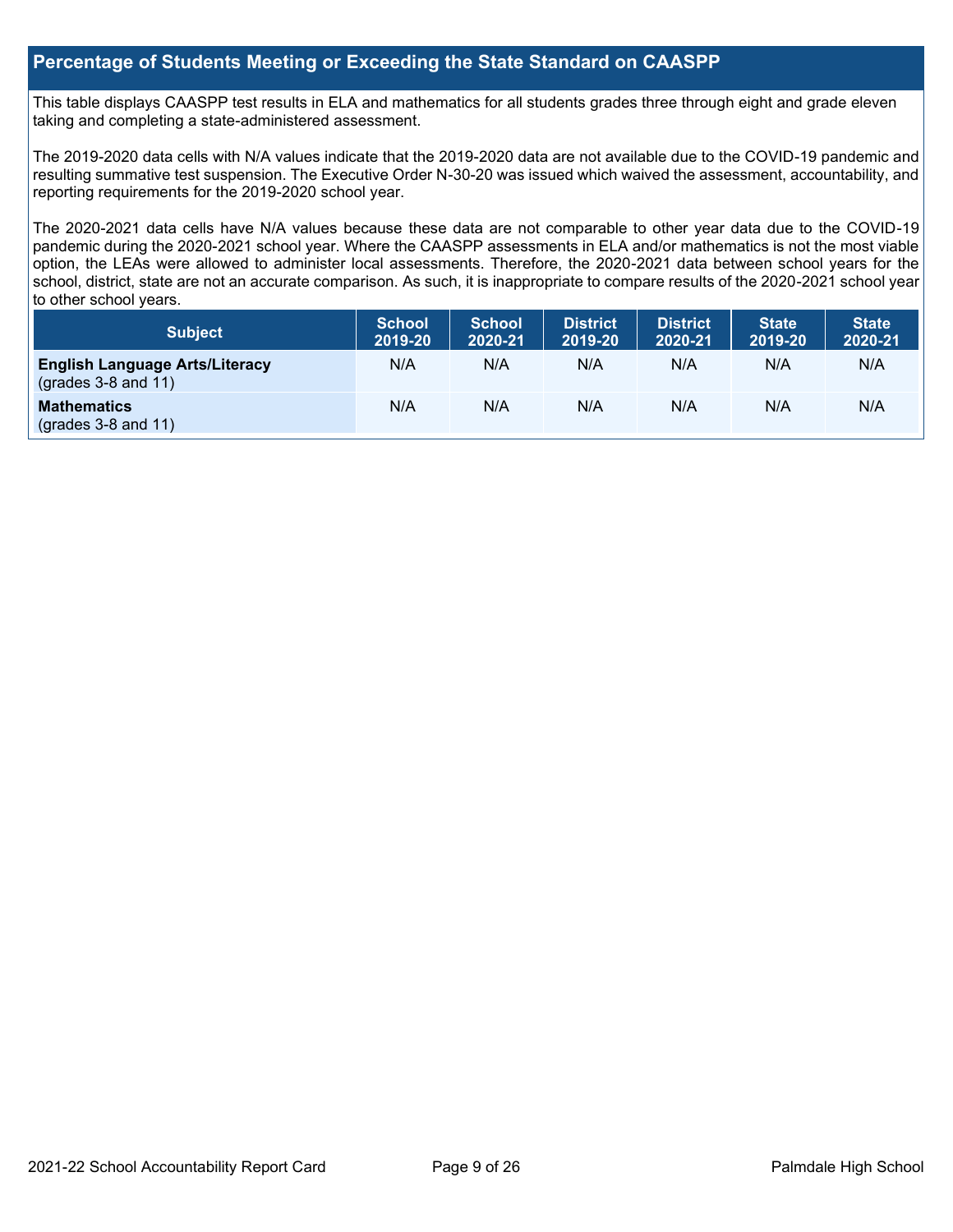## **2020-21 CAASPP Test Results in ELA by Student Group**

This table displays CAASPP test results in ELA by student group for students grades three through eight and grade eleven taking and completing a state-administered assessment. The CDE will populate this table for schools in cases where the school administered the CAASPP assessment. In cases where the school administered a local assessment instead of CAASPP, the CDE will populate this table with "NT" values, meaning this school did not test students using the CAASPP. See the local assessment(s) table for more information.

| <b>CAASPP</b><br><b>Student Groups</b>               | <b>CAASPP</b><br><b>Total</b><br><b>Enrollment</b> | <b>CAASPP</b><br><b>Number</b><br><b>Tested</b> | <b>CAASPP</b><br><b>Percent</b><br><b>Tested</b> | <b>CAASPP</b><br><b>Percent</b><br><b>Not Tested</b> | <b>CAASPP</b><br><b>Percent</b><br><b>Met or</b><br><b>Exceeded</b> |
|------------------------------------------------------|----------------------------------------------------|-------------------------------------------------|--------------------------------------------------|------------------------------------------------------|---------------------------------------------------------------------|
| <b>All Students</b>                                  | 550                                                | <b>NT</b>                                       | <b>NT</b>                                        | <b>NT</b>                                            | <b>NT</b>                                                           |
| <b>Female</b>                                        | 274                                                | <b>NT</b>                                       | <b>NT</b>                                        | <b>NT</b>                                            | <b>NT</b>                                                           |
| <b>Male</b>                                          | 276                                                | <b>NT</b>                                       | <b>NT</b>                                        | <b>NT</b>                                            | <b>NT</b>                                                           |
| American Indian or Alaska Native                     | $\qquad \qquad -$                                  | <b>NT</b>                                       | <b>NT</b>                                        | <b>NT</b>                                            | <b>NT</b>                                                           |
| <b>Asian</b>                                         | $\mathbf{0}$                                       | $\mathbf 0$                                     | $\mathbf 0$                                      | $\mathbf{0}$                                         | $\mathbf 0$                                                         |
| <b>Black or African American</b>                     | 75                                                 | <b>NT</b>                                       | <b>NT</b>                                        | <b>NT</b>                                            | <b>NT</b>                                                           |
| <b>Filipino</b>                                      | $-$                                                | <b>NT</b>                                       | <b>NT</b>                                        | <b>NT</b>                                            | <b>NT</b>                                                           |
| <b>Hispanic or Latino</b>                            | 430                                                | <b>NT</b>                                       | <b>NT</b>                                        | <b>NT</b>                                            | <b>NT</b>                                                           |
| Native Hawaiian or Pacific Islander                  | $\mathbf 0$                                        | $\mathbf 0$                                     | $\mathbf 0$                                      | $\mathbf 0$                                          | $\mathbf 0$                                                         |
| <b>Two or More Races</b>                             | 17                                                 | <b>NT</b>                                       | <b>NT</b>                                        | <b>NT</b>                                            | <b>NT</b>                                                           |
| <b>White</b>                                         | 21                                                 | <b>NT</b>                                       | <b>NT</b>                                        | <b>NT</b>                                            | <b>NT</b>                                                           |
| <b>English Learners</b>                              | 56                                                 | <b>NT</b>                                       | <b>NT</b>                                        | <b>NT</b>                                            | <b>NT</b>                                                           |
| <b>Foster Youth</b>                                  | 12                                                 | <b>NT</b>                                       | <b>NT</b>                                        | <b>NT</b>                                            | <b>NT</b>                                                           |
| <b>Homeless</b>                                      | $\overline{\phantom{a}}$                           | <b>NT</b>                                       | <b>NT</b>                                        | <b>NT</b>                                            | <b>NT</b>                                                           |
| <b>Military</b>                                      | $\mathbf 0$                                        | $\mathbf 0$                                     | $\mathbf 0$                                      | $\mathbf 0$                                          | $\mathbf 0$                                                         |
| <b>Socioeconomically Disadvantaged</b>               | 445                                                | <b>NT</b>                                       | <b>NT</b>                                        | <b>NT</b>                                            | <b>NT</b>                                                           |
| <b>Students Receiving Migrant Education Services</b> | $-$                                                | <b>NT</b>                                       | <b>NT</b>                                        | <b>NT</b>                                            | NT                                                                  |
| <b>Students with Disabilities</b>                    | 113                                                | <b>NT</b>                                       | <b>NT</b>                                        | <b>NT</b>                                            | <b>NT</b>                                                           |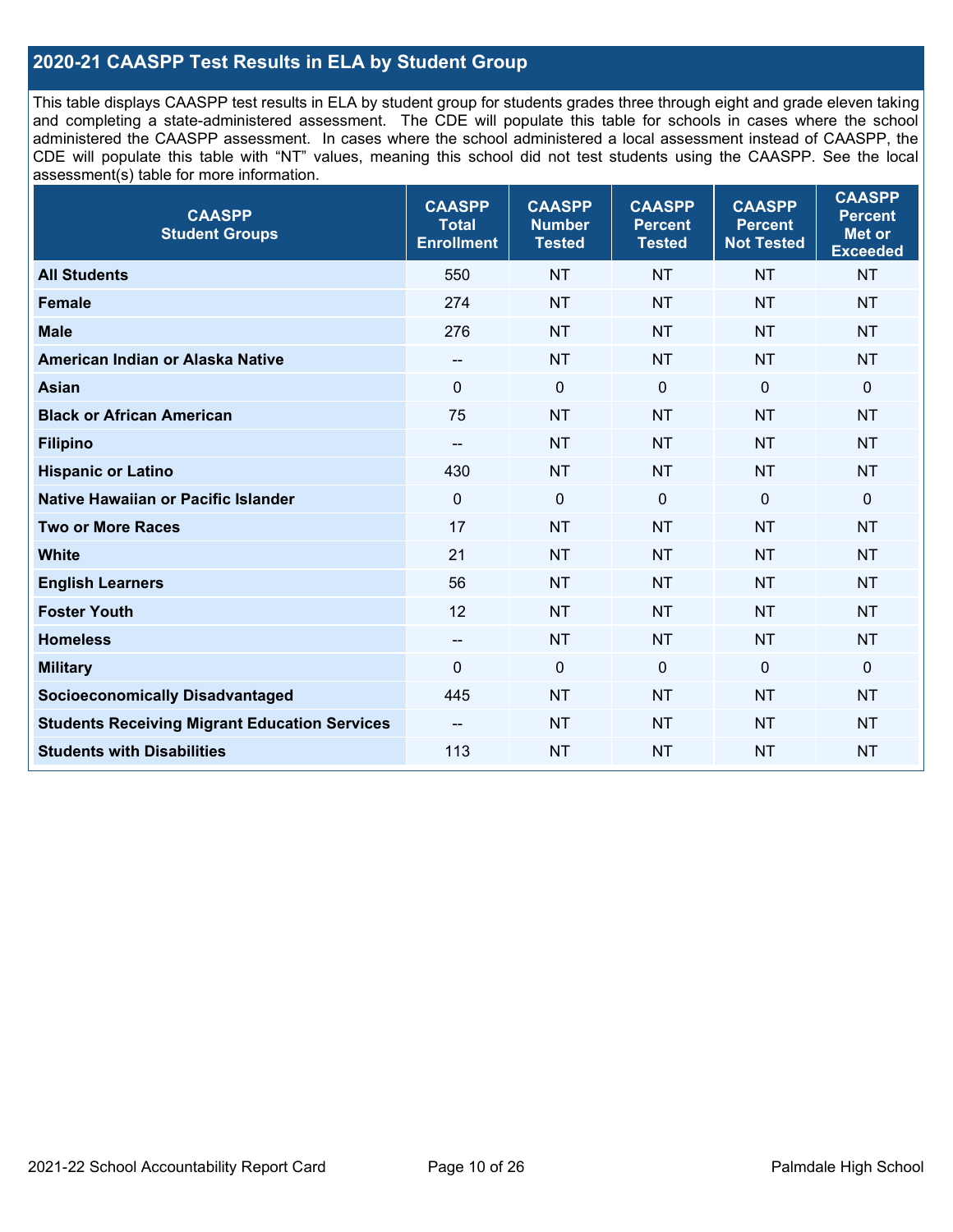## **2020-21 CAASPP Test Results in Math by Student Group**

This table displays CAASPP test results in Math by student group for students grades three through eight and grade eleven taking and completing a state-administered assessment. The CDE will populate this table for schools in cases where the school administered the CAASPP assessment. In cases where the school administered a local assessment instead of CAASPP, the CDE will populate this table with "NT" values, meaning this school did not test students using the CAASPP. See the local assessment(s) table for more information.

| <b>CAASPP</b><br><b>Student Groups</b>               | <b>CAASPP</b><br><b>Total</b><br><b>Enrollment</b> | <b>CAASPP</b><br><b>Number</b><br><b>Tested</b> | <b>CAASPP</b><br><b>Percent</b><br><b>Tested</b> | <b>CAASPP</b><br><b>Percent</b><br><b>Not Tested</b> | <b>CAASPP</b><br><b>Percent</b><br><b>Met or</b><br><b>Exceeded</b> |
|------------------------------------------------------|----------------------------------------------------|-------------------------------------------------|--------------------------------------------------|------------------------------------------------------|---------------------------------------------------------------------|
| <b>All Students</b>                                  | 551                                                | <b>NT</b>                                       | <b>NT</b>                                        | <b>NT</b>                                            | <b>NT</b>                                                           |
| <b>Female</b>                                        | 275                                                | <b>NT</b>                                       | <b>NT</b>                                        | <b>NT</b>                                            | <b>NT</b>                                                           |
| <b>Male</b>                                          | 276                                                | <b>NT</b>                                       | <b>NT</b>                                        | <b>NT</b>                                            | <b>NT</b>                                                           |
| American Indian or Alaska Native                     | $-$                                                | <b>NT</b>                                       | <b>NT</b>                                        | <b>NT</b>                                            | <b>NT</b>                                                           |
| <b>Asian</b>                                         | $\mathbf 0$                                        | $\pmb{0}$                                       | 0                                                | $\mathbf 0$                                          | $\mathbf 0$                                                         |
| <b>Black or African American</b>                     | 76                                                 | <b>NT</b>                                       | <b>NT</b>                                        | <b>NT</b>                                            | <b>NT</b>                                                           |
| <b>Filipino</b>                                      | $\overline{\phantom{a}}$                           | <b>NT</b>                                       | <b>NT</b>                                        | <b>NT</b>                                            | <b>NT</b>                                                           |
| <b>Hispanic or Latino</b>                            | 430                                                | <b>NT</b>                                       | <b>NT</b>                                        | <b>NT</b>                                            | <b>NT</b>                                                           |
| Native Hawaiian or Pacific Islander                  | $\mathbf 0$                                        | $\mathbf 0$                                     | $\mathbf 0$                                      | $\mathbf 0$                                          | $\mathbf 0$                                                         |
| <b>Two or More Races</b>                             | 17                                                 | <b>NT</b>                                       | <b>NT</b>                                        | <b>NT</b>                                            | <b>NT</b>                                                           |
| <b>White</b>                                         | 21                                                 | <b>NT</b>                                       | <b>NT</b>                                        | <b>NT</b>                                            | <b>NT</b>                                                           |
| <b>English Learners</b>                              | 56                                                 | <b>NT</b>                                       | <b>NT</b>                                        | <b>NT</b>                                            | <b>NT</b>                                                           |
| <b>Foster Youth</b>                                  | 12                                                 | <b>NT</b>                                       | <b>NT</b>                                        | <b>NT</b>                                            | <b>NT</b>                                                           |
| <b>Homeless</b>                                      | $\overline{\phantom{a}}$                           | <b>NT</b>                                       | <b>NT</b>                                        | <b>NT</b>                                            | <b>NT</b>                                                           |
| <b>Military</b>                                      | $\mathbf 0$                                        | $\pmb{0}$                                       | $\mathbf 0$                                      | $\mathbf 0$                                          | $\mathbf 0$                                                         |
| <b>Socioeconomically Disadvantaged</b>               | 446                                                | <b>NT</b>                                       | <b>NT</b>                                        | <b>NT</b>                                            | <b>NT</b>                                                           |
| <b>Students Receiving Migrant Education Services</b> | --                                                 | <b>NT</b>                                       | <b>NT</b>                                        | <b>NT</b>                                            | <b>NT</b>                                                           |
| <b>Students with Disabilities</b>                    | 113                                                | <b>NT</b>                                       | <b>NT</b>                                        | <b>NT</b>                                            | <b>NT</b>                                                           |

## **2020-21 Local Assessment Test Results in ELA by Student Group**

This table displays Local Assessment test results in ELA by student group for students grades three through eight and grade eleven. LEAs/schools will populate this table for schools in cases where the school administered a local assessment. In cases where the school administered the CAASPP assessment, LEAs/schools will populate this table with "N/A" values in all cells, meaning this table is Not Applicable for this school.

| <b>NWEA MAP Math</b><br><b>Student Groups</b> | <b>NWEA MAP</b><br><b>Math</b><br><b>Total</b><br><b>Enrollment</b> | <b>NWEA MAP</b><br><b>Math</b><br><b>Number</b><br>Tested | <b>NWEA MAP</b><br><b>Math</b><br><b>Percent</b><br><b>Tested</b> | <b>NWEA MAP</b><br><b>Math</b><br><b>Percent</b><br><b>Not Tested</b> | <b>NWEA MAP</b><br><b>Math</b><br><b>Percent</b><br>At or Above<br><b>Grade Level</b> |
|-----------------------------------------------|---------------------------------------------------------------------|-----------------------------------------------------------|-------------------------------------------------------------------|-----------------------------------------------------------------------|---------------------------------------------------------------------------------------|
| <b>All Students</b>                           | 576                                                                 | 381                                                       | 66%                                                               | 34%                                                                   | 61%                                                                                   |
| <b>Female</b>                                 | 300                                                                 | 215                                                       | 72%                                                               | 28%                                                                   | 67%                                                                                   |
| <b>Male</b>                                   | 276                                                                 | 166                                                       | 60%                                                               | 40%                                                                   | 54%                                                                                   |
| American Indian or Alaska Native              | $\overline{2}$                                                      | 1                                                         | 50%                                                               | 50%                                                                   | $0\%$                                                                                 |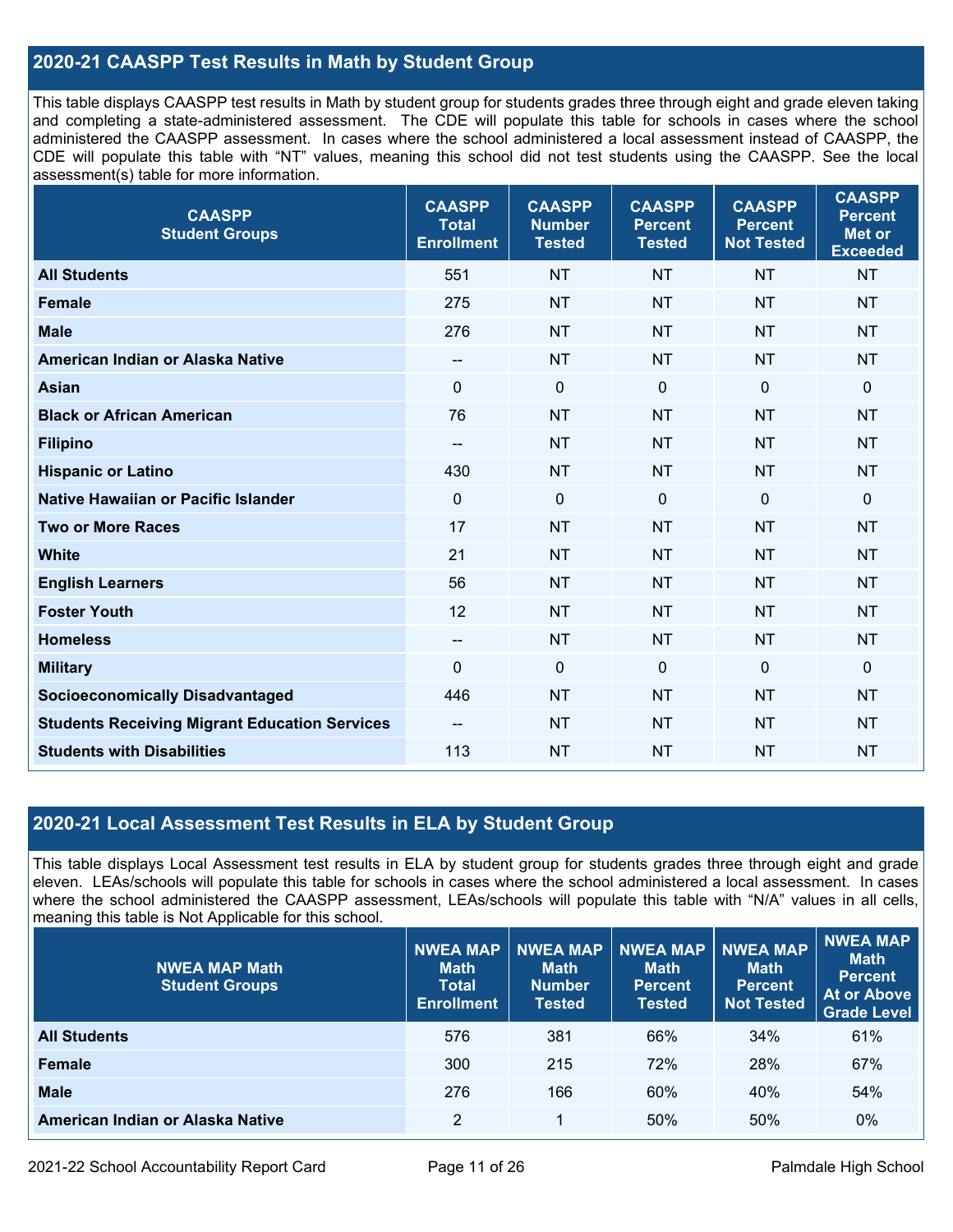| Asian                                                                                      | $\overline{2}$ | $\overline{2}$ | 100%      | $0\%$ | 100% |  |  |  |
|--------------------------------------------------------------------------------------------|----------------|----------------|-----------|-------|------|--|--|--|
| <b>Black or African American</b>                                                           | 74             | 38             | 51%       | 49%   | 55%  |  |  |  |
| <b>Filipino</b>                                                                            | $\overline{4}$ | 3              | 75%       | 25%   | 33%  |  |  |  |
| <b>Hispanic or Latino</b>                                                                  | 429            | 299            | 70%       | 30%   | 63%  |  |  |  |
| Native Hawaiian or Pacific Islander                                                        | 1              | 0              | $0\%$     | 100%  | NA.  |  |  |  |
| <b>Two or More Races</b>                                                                   | 44             | 25             | 57%       | 43%   | 48%  |  |  |  |
| <b>White</b>                                                                               | 20             | 13             | 65%       | 35%   | 69%  |  |  |  |
| <b>English Learners</b>                                                                    | 57             | 25             | 44%       | 56%   | 16%  |  |  |  |
| <b>Foster Youth</b>                                                                        | 15             | 8              | 53%       | 47%   | 25%  |  |  |  |
| <b>Homeless</b>                                                                            | $\overline{7}$ | 1              | 14%       | 86%   | 100% |  |  |  |
| <b>Military</b>                                                                            | 0              | 0              | <b>NA</b> | NA.   | NA.  |  |  |  |
| <b>Socioeconomically Disadvantaged</b>                                                     | 434            | 293            | 68%       | 32%   | 62%  |  |  |  |
| <b>Students Receiving Migrant Education Services</b>                                       | 3              | 3              | 100%      | $0\%$ | 100% |  |  |  |
| <b>Students with Disabilities</b>                                                          | 112            | 46             | 41%       | 59%   | 24%  |  |  |  |
| *At or above the grade-level standard in the context of the local assessment administered. |                |                |           |       |      |  |  |  |

## **2020-21 Local Assessment Test Results in Math by Student Group**

This table displays Local Assessment test results in Math by student group for students grades three through eight and grade eleven. LEAs/schools will populate this table for schools in cases where the school administered a local assessment. In cases where the school administered the CAASPP assessment, LEAs/schools will populate this table with "N/A" values in all cells, meaning this table is Not Applicable for this school.

| <b>NWEA MAP Math</b><br><b>Student Groups</b> | <b>NWEA MAP</b><br><b>Math</b><br><b>Total</b><br><b>Enrollment</b> | <b>NWEA MAP</b><br><b>Math</b><br><b>Number</b><br><b>Tested</b> | <b>NWEA MAP</b><br><b>Math</b><br><b>Percent</b><br><b>Tested</b> | <b>NWEA MAP</b><br><b>Math</b><br><b>Percent</b><br><b>Not Tested</b> | <b>NWEA MAP</b><br><b>Math</b><br><b>Percent</b><br><b>At or Above</b><br><b>Grade Level</b> |
|-----------------------------------------------|---------------------------------------------------------------------|------------------------------------------------------------------|-------------------------------------------------------------------|-----------------------------------------------------------------------|----------------------------------------------------------------------------------------------|
| <b>All Students</b>                           | 576                                                                 | 387                                                              | 67%                                                               | 33%                                                                   | 47%                                                                                          |
| <b>Female</b>                                 | 300                                                                 | 215                                                              | 72%                                                               | 28%                                                                   | 51%                                                                                          |
| <b>Male</b>                                   | 276                                                                 | 172                                                              | 62%                                                               | 38%                                                                   | 42%                                                                                          |
| American Indian or Alaska Native              | $\overline{2}$                                                      | $\overline{2}$                                                   | 100%                                                              | 0%                                                                    | 50%                                                                                          |
| <b>Asian</b>                                  | $\overline{2}$                                                      | $\overline{2}$                                                   | 100%                                                              | 0%                                                                    | 100%                                                                                         |
| <b>Black or African American</b>              | 74                                                                  | 42                                                               | 57%                                                               | 43%                                                                   | 31%                                                                                          |
| <b>Filipino</b>                               | 4                                                                   | 4                                                                | 100%                                                              | 0%                                                                    | 75%                                                                                          |
| <b>Hispanic or Latino</b>                     | 429                                                                 | 300                                                              | 70%                                                               | 30%                                                                   | 49%                                                                                          |
| Native Hawaiian or Pacific Islander           | 1                                                                   | $\mathbf{0}$                                                     | 0%                                                                | 100%                                                                  | <b>NA</b>                                                                                    |
| <b>Two or More Races</b>                      | 44                                                                  | 28                                                               | 64%                                                               | 36%                                                                   | 36%                                                                                          |
| <b>White</b>                                  | 20                                                                  | 9                                                                | 45%                                                               | 55%                                                                   | 56%                                                                                          |
| <b>English Learners</b>                       | 57                                                                  | 34                                                               | 60%                                                               | 40%                                                                   | 15%                                                                                          |
| <b>Foster Youth</b>                           | 15                                                                  | 8                                                                | 53%                                                               | 47%                                                                   | $0\%$                                                                                        |
| <b>Homeless</b>                               | $\overline{7}$                                                      | 2                                                                | 29%                                                               | 71%                                                                   | $0\%$                                                                                        |
| <b>Military</b>                               | $\Omega$                                                            | $\mathbf 0$                                                      | <b>NA</b>                                                         | <b>NA</b>                                                             | <b>NA</b>                                                                                    |
| <b>Socioeconomically Disadvantaged</b>        | 434                                                                 | 299                                                              | 69%                                                               | 31%                                                                   | 48%                                                                                          |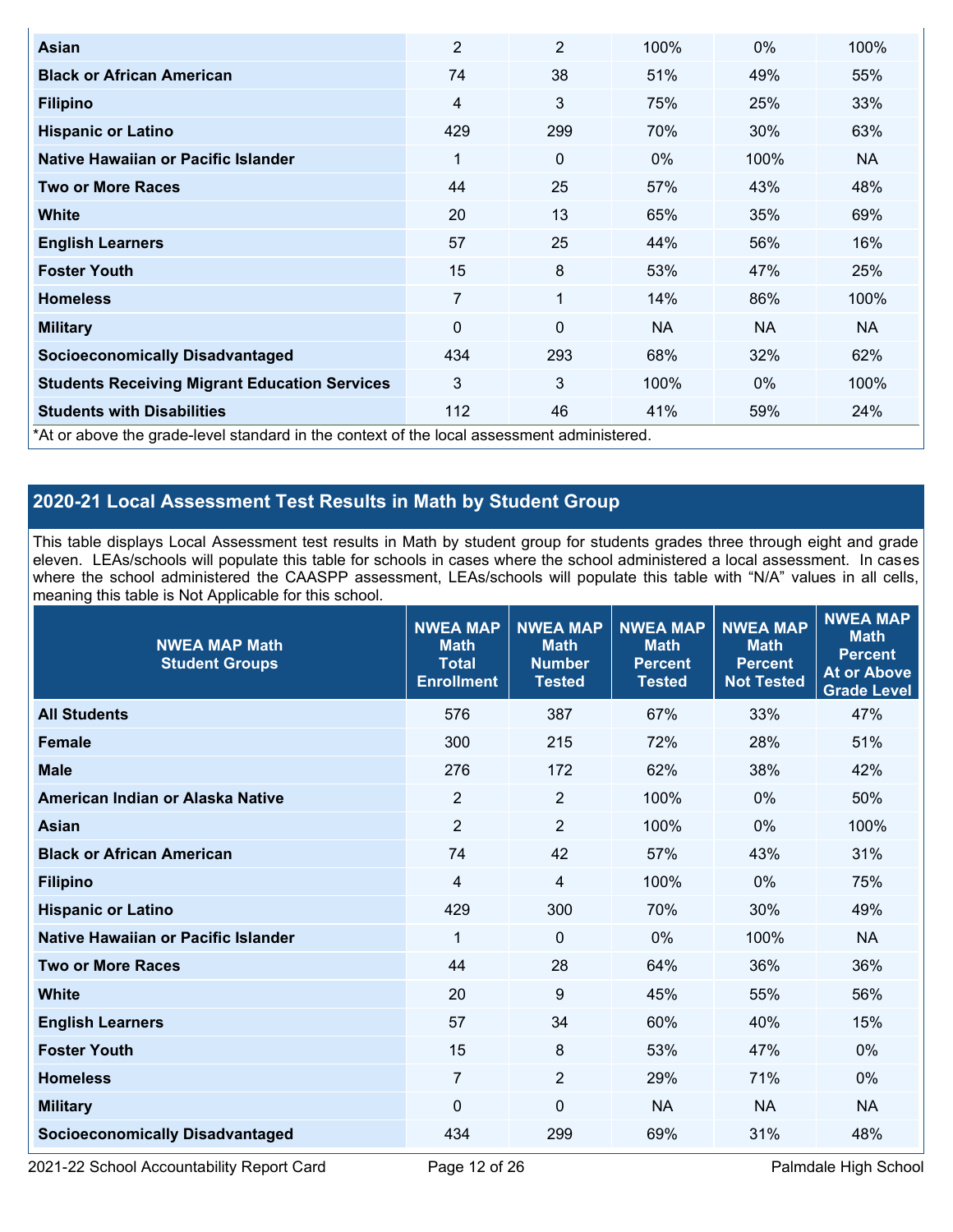| <b>Students Receiving Migrant Education Services</b> |  | 00%ا | 0%  | 100% |
|------------------------------------------------------|--|------|-----|------|
| <b>Students with Disabilities</b>                    |  | 63%  | 38% | 10%  |

\*At or above the grade-level standard in the context of the local assessment administered.

## **CAASPP Test Results in Science for All Students**

This table displays the percentage of all students grades five, eight, and High School meeting or exceeding the State Standard.

The 2019-2020 data cells with N/A values indicate that the 2019-2020 data are not available due to the COVID-19 pandemic and resulting summative testing suspension. The Executive Order N-30-20 was issued which waived the assessment, accountability, and reporting requirements for the 2019-2020 school year.

For any 2020-2021 data cells with N/T values indicate that this school did not test students using the CAASPP Science.

| <b>Subject</b>                                  | School  | <b>School</b> | <b>District</b> | <b>District</b> | <b>State</b> | <b>State</b> |
|-------------------------------------------------|---------|---------------|-----------------|-----------------|--------------|--------------|
|                                                 | 2019-20 | 2020-21       | 2019-20         | 2020-21         | 2019-20      | 2020-21      |
| <b>Science</b><br>(grades 5, 8 and high school) | N/A     | NT            | N/A             | N1              | N/A          | 28.72        |

### **2020-21 CAASPP Test Results in Science by Student Group**

This table displays CAASPP test results in Science by student group for students grades five, eight, and High School. For any data cells with N/T values indicate that this school did not test students using the CAASPP Science.

| <b>Student Group</b>                                 | <b>Total</b><br><b>Enrollment</b> | <b>Number</b><br><b>Tested</b> | <b>Percent</b><br><b>Tested</b> | <b>Percent</b><br><b>Not Tested</b> | <b>Percent</b><br><b>Met or</b><br><b>Exceeded</b> |
|------------------------------------------------------|-----------------------------------|--------------------------------|---------------------------------|-------------------------------------|----------------------------------------------------|
| <b>All Students</b>                                  | 65                                | <b>NT</b>                      | <b>NT</b>                       | <b>NT</b>                           | <b>NT</b>                                          |
| <b>Female</b>                                        | 31                                | <b>NT</b>                      | <b>NT</b>                       |                                     |                                                    |
| <b>Male</b>                                          | 34                                | <b>NT</b>                      | <b>NT</b>                       |                                     |                                                    |
| American Indian or Alaska Native                     | 0                                 | $\mathbf 0$                    | $\mathbf 0$                     | $\mathbf 0$                         | $\mathbf 0$                                        |
| <b>Asian</b>                                         | 0                                 | $\pmb{0}$                      | $\mathbf 0$                     | $\mathbf 0$                         | $\mathbf 0$                                        |
| <b>Black or African American</b>                     | --                                | <b>NT</b>                      | <b>NT</b>                       | <b>NT</b>                           | <b>NT</b>                                          |
| <b>Filipino</b>                                      | $\Omega$                          | 0                              | $\Omega$                        | $\Omega$                            | $\mathbf{0}$                                       |
| <b>Hispanic or Latino</b>                            | 49                                | <b>NT</b>                      | <b>NT</b>                       | <b>NT</b>                           | <b>NT</b>                                          |
| Native Hawaiian or Pacific Islander                  | --                                | <b>NT</b>                      | <b>NT</b>                       | <b>NT</b>                           | <b>NT</b>                                          |
| <b>Two or More Races</b>                             | --                                | <b>NT</b>                      | <b>NT</b>                       | <b>NT</b>                           | <b>NT</b>                                          |
| <b>White</b>                                         | $\sim$                            | <b>NT</b>                      | <b>NT</b>                       | <b>NT</b>                           | <b>NT</b>                                          |
| <b>English Learners</b>                              | 11                                | <b>NT</b>                      | <b>NT</b>                       | <b>NT</b>                           | <b>NT</b>                                          |
| <b>Foster Youth</b>                                  | --                                | <b>NT</b>                      | <b>NT</b>                       | <b>NT</b>                           | <b>NT</b>                                          |
| <b>Homeless</b>                                      | 0                                 | $\mathbf 0$                    | $\mathbf 0$                     | 0                                   | $\mathbf 0$                                        |
| <b>Military</b>                                      | $\Omega$                          | 0                              | $\mathbf{0}$                    | $\Omega$                            | $\mathbf 0$                                        |
| <b>Socioeconomically Disadvantaged</b>               | 50                                | <b>NT</b>                      | <b>NT</b>                       | <b>NT</b>                           | <b>NT</b>                                          |
| <b>Students Receiving Migrant Education Services</b> | 0                                 | 0                              | $\mathbf{0}$                    | $\mathbf{0}$                        | $\mathbf 0$                                        |
| <b>Students with Disabilities</b>                    | --                                | <b>NT</b>                      | <b>NT</b>                       | <b>NT</b>                           | <b>NT</b>                                          |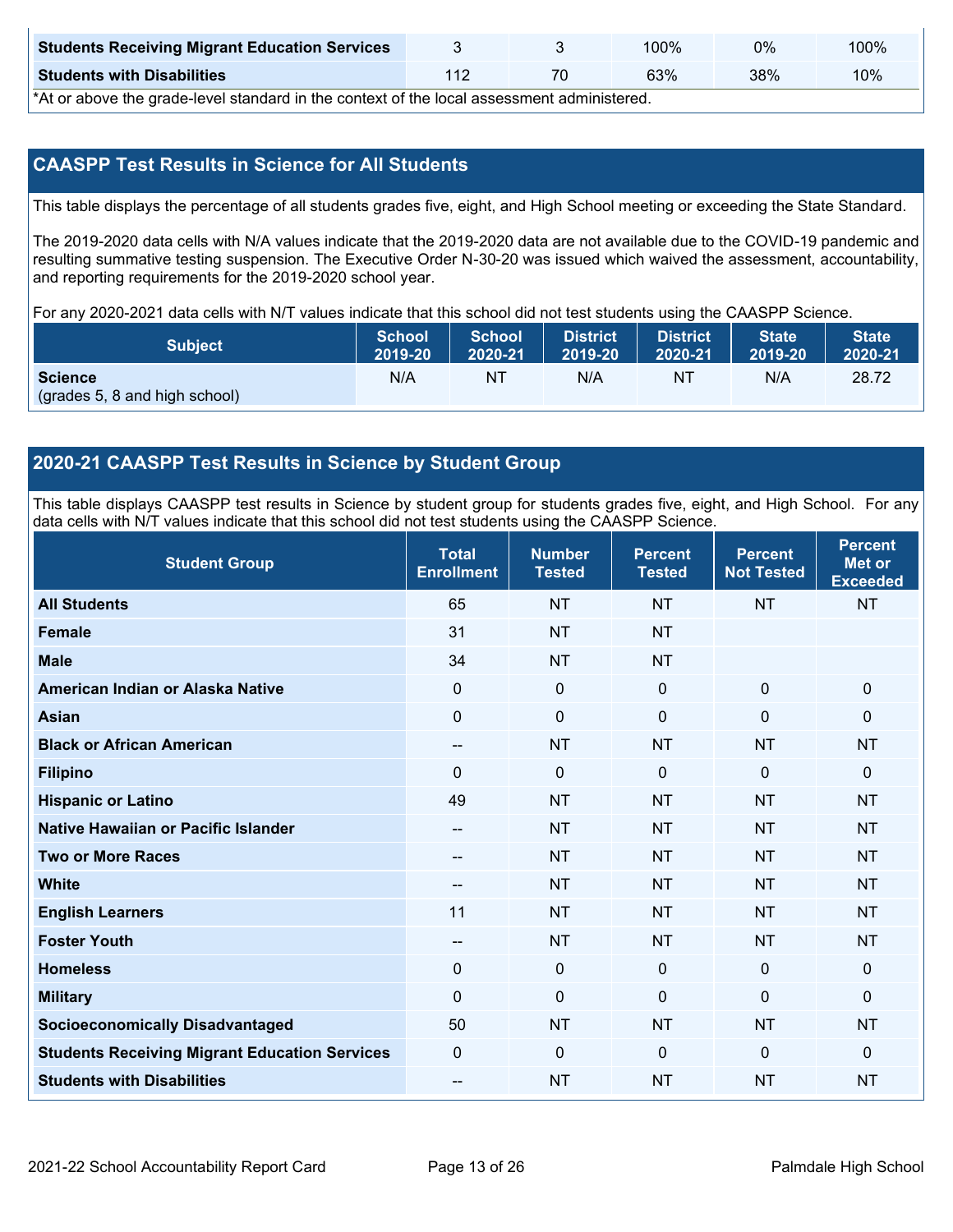### **2020-21 Career Technical Education Programs**

Palmdale High School has a strong commitment to Career Technical Education (CTE) programs that offer students a range of courses and programs that prepare them for both college and career/workforce opportunities. Our Health Careers Academy, which focuses on health-related careers, has received recognition from the California Department of Education as a Distinguished California Partnership Academy. Our Engineering Academy, for students interested in science, technology, engineering, and math (STEM), has developed students who have received national awards for their engineering knowledge and projects. Students in these academies learn within grade-level cohorts that allow them to take courses together throughout their high school experience. Technical and career content is applied throughout the programs to make learning relevant and rigorous. The sequence of courses in both academies meets the requirements for students to enter postsecondary education in two or four-year degree programs. Due to the strong work-based learning component students also have the opportunity to obtain industry certifications and enter the workforce. Students in the academies go on field trips to industry and higher education institutions to further their career and education goals.

Palmdale High School also offers various courses in industry sectors not tied to the academies. The students have access to courses in Agriculture and Natural Resources, Arts, Media and Entertainment, and Information Technology industry sectors. Our CTE students have the opportunity to participate in career technical student organizations, HOSA (Health Occupations Students of America) and SkillsUSA, where they learn and apply leadership skills and compete in CTE areas to demonstrate their knowledge and proficiency. Additional CTE STEM programs are offered outside the school day that includes Solar Car and Drone teams and internships in local industry to enhance students' CTE course work and further develop their critical thinking, collaboration, problem-solving, innovation, and teamwork.

Our site receives support and works collaboratively with the Career Technical Education office to provide CTE opportunities for all PHS students. Using data analytics from data collected from the California Longitudinal Pupil Achievement Data System (CALPADS), CTE, and the site coordinate to address the College and Career Indicator for CTE pathways. Supplemental data on work-based learning, college coursework and acceptance rates, graduation rates, and attendance aids in making informed decisions with the goal of ensuring PHS students obtain the skills they need to enter the workforce, enter postsecondary, advance in their careers and create and achieve their life goals.

| 2020-21 Career Technical Education (CTE) Participation                                                                            |                                  |  |  |  |
|-----------------------------------------------------------------------------------------------------------------------------------|----------------------------------|--|--|--|
| <b>Measure</b>                                                                                                                    | <b>CTE Program Participation</b> |  |  |  |
| <b>Number of Pupils Participating in CTE</b>                                                                                      | 1.618                            |  |  |  |
| Percent of Pupils that Complete a CTE Program and Earn a High School Diploma                                                      | 76.6                             |  |  |  |
| Percent of CTE Courses that are Sequenced or Articulated Between the School and<br><b>Institutions of Postsecondary Education</b> | 20                               |  |  |  |

#### **Course Enrollment/Completion**

This table displays the course enrollment/completion of University of California (UC) and/or California State University (CSU) admission requirements.

| <b>UC/CSU Course Measure</b>                                                | <b>Percent</b> |
|-----------------------------------------------------------------------------|----------------|
| 2020-2021 Pupils Enrolled in Courses Required for UC/CSU Admission          | 92.39          |
| 2019-2020 Graduates Who Completed All Courses Required for UC/CSU Admission | 35.73          |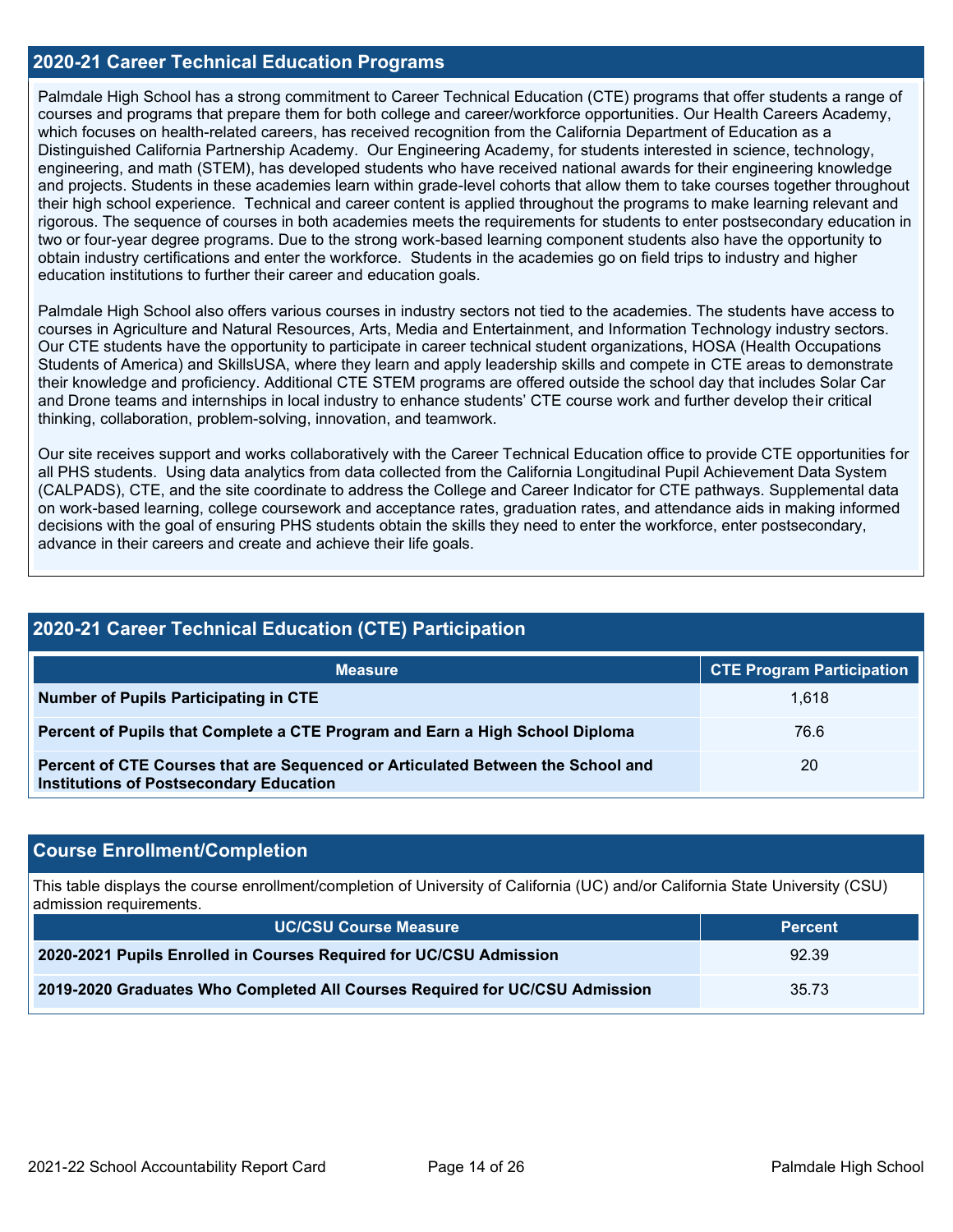## **B. Pupil Outcomes State Priority: Other Pupil Outcomes**

The SARC provides the following information relevant to the State priority: Other Pupil Outcomes (Priority 8): Pupil outcomes in the subject area of physical education.

## **2020-21 California Physical Fitness Test Results**

Due to the COVID-19 crisis, the Physical Fitness Test was suspended during the 2020-2021 school year and therefore no data are reported and each cell in this table is populated with "N/A."

| <b>Grade Level</b> | <b>Four of Six Fitness Standards</b> | <b>Five of Six Fitness Standards</b> | Percentage of Students Meeting   Percentage of Students Meeting   Percentage of Students Meeting  <br><b>Six of Six Fitness Standards</b> |
|--------------------|--------------------------------------|--------------------------------------|-------------------------------------------------------------------------------------------------------------------------------------------|
| Grade 5            | N/A                                  | N/A                                  | N/A                                                                                                                                       |
| Grade 7            | N/A                                  | N/A                                  | N/A                                                                                                                                       |
| Grade 9            | N/A                                  | N/A                                  | N/A                                                                                                                                       |

## **C. Engagement State Priority: Parental Involvement**

The SARC provides the following information relevant to the State priority: Parental Involvement (Priority 3): Efforts the school district makes to seek parent input in making decisions regarding the school district and at each school site.

#### **2021-22 Opportunities for Parental Involvement**

Palmdale High School (PHS) parent volunteers are vital to our students' experience. They routinely provide in excess of 5,000 hours of support services each year. The requirements to serve as a volunteer are: (1) Pass a Tuberculosis test (2) Submit fingerprint cards (3) Supply two references (4) Complete an application & interview & (5) Receive approval from the Board of Trustees. In addition, PHS students benefit greatly from parental participation in academics, activities, and sports. Our parents frequently attend Parent/Teacher Conferences, financial aid workshops, college awareness events, musical performances, athletic contests and much more:

Additional Parent-Driven Programs:

- English Language Advisory Council
- School Site Council
- College Information Nights for Parents
- Parent Project Program
- Back to School Nights
- Community Forums
- Athletic Booster Organizations
- Activities Booster Organizations
- Band Booster Organization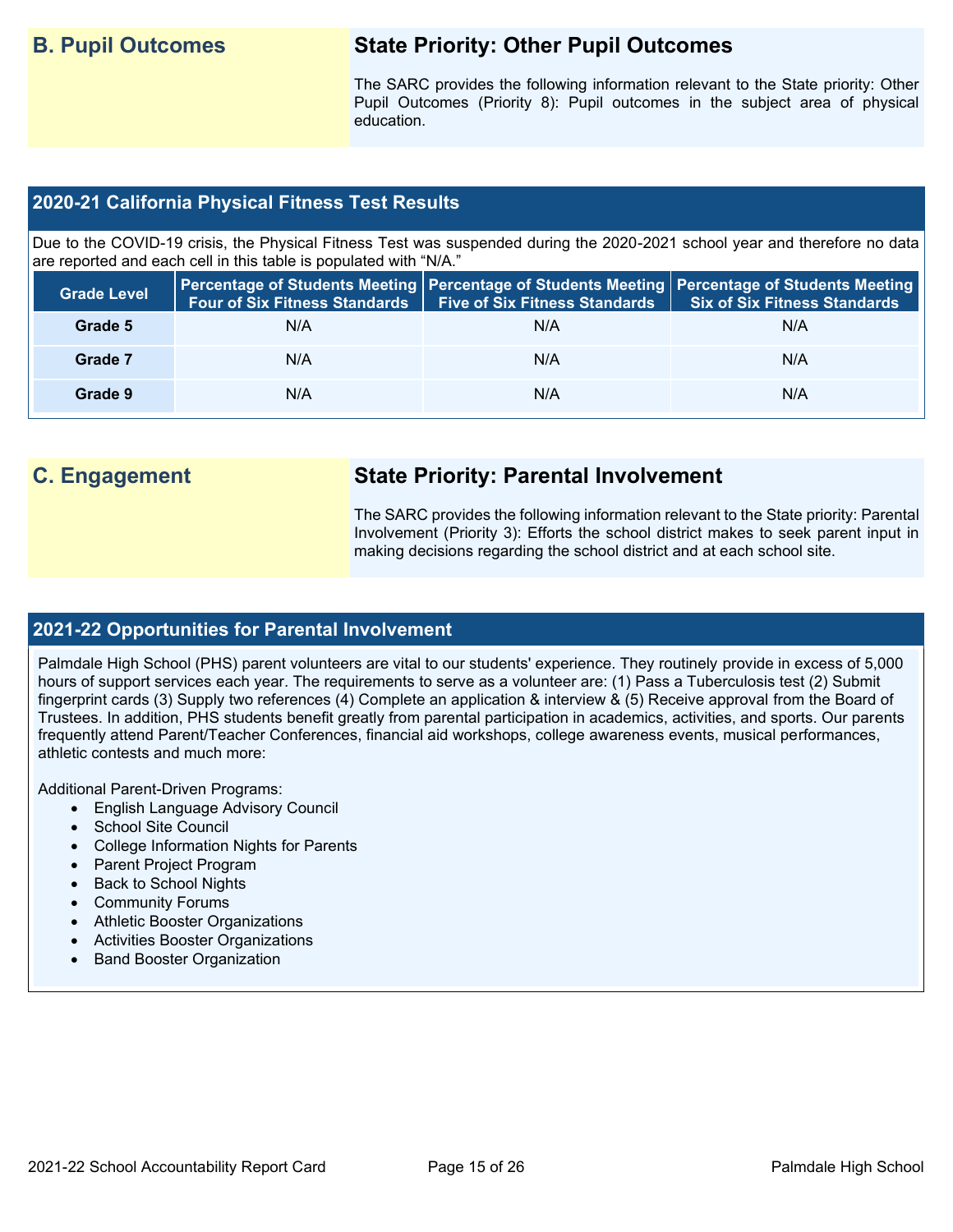## **C. Engagement State Priority: Pupil Engagement**

The SARC provides the following information relevant to the State priority: Pupil Engagement (Priority 5):

- High school dropout rates;
- High school graduation rates; and
- Chronic Absenteeism

## **Dropout Rate and Graduation Rate (Four-Year Cohort Rate)**

| <b>Indicator</b>       | <b>School</b><br>2018-19 | <b>School</b><br>2019-20 | <b>School</b><br>2020-21 | District<br>$2018 - 19$ | <b>District</b><br>2019-20 | <b>District</b><br>2020-21 | <b>State</b><br>2018-19 | <b>State</b><br>2019-20 | <b>State</b><br>2020-21 |
|------------------------|--------------------------|--------------------------|--------------------------|-------------------------|----------------------------|----------------------------|-------------------------|-------------------------|-------------------------|
| <b>Dropout Rate</b>    | 10.1                     | 5.5                      | 11.8                     | $11.0^\circ$            | 9.7                        | 18.3                       | 9.0                     | 8.9                     | 9.4                     |
| <b>Graduation Rate</b> | 80.9                     | 78.6                     | 71.0                     | 78.9                    | 76.4                       | 71.9                       | 84.5                    | 84.2                    | 83.6                    |

## **2020-21 Graduation Rate by Student Group (Four-Year Cohort Rate)**

This table displays the 2020-21 graduation rate by student group. For information on the Four-Year Adjusted Cohort Graduation Rate (ACGR), visit the CDE Adjusted Cohort Graduation Rate web page at [www.cde.ca.gov/ds/ad/acgrinfo.asp.](http://www.cde.ca.gov/ds/ad/acgrinfo.asp)

| <b>Student Group</b>                                 | <b>Number of</b><br><b>Students in Cohort</b> | <b>Number of</b><br><b>Cohort Graduates</b> | <b>Cohort</b><br><b>Graduation Rate</b> |
|------------------------------------------------------|-----------------------------------------------|---------------------------------------------|-----------------------------------------|
| <b>All Students</b>                                  | 527                                           | 374                                         | 71.0                                    |
| <b>Female</b>                                        | 273                                           | 208                                         | 76.2                                    |
| <b>Male</b>                                          | 254                                           | 166                                         | 65.4                                    |
| American Indian or Alaska Native                     | $\overline{\phantom{a}}$                      | --                                          | $\overline{\phantom{a}}$                |
| <b>Asian</b>                                         | $\sim$                                        | --                                          | --                                      |
| <b>Black or African American</b>                     | 55                                            | 31                                          | 56.4                                    |
| <b>Filipino</b>                                      | $\overline{\phantom{m}}$                      | --                                          | $\overline{\phantom{m}}$                |
| <b>Hispanic or Latino</b>                            | 429                                           | 311                                         | 72.5                                    |
| Native Hawaiian or Pacific Islander                  | $\mathbf 0$                                   | $\mathbf 0$                                 | 0.00                                    |
| <b>Two or More Races</b>                             | 14                                            | 10                                          | 71.4                                    |
| <b>White</b>                                         | 19                                            | 14                                          | 73.7                                    |
| <b>English Learners</b>                              | 93                                            | 49                                          | 52.7                                    |
| <b>Foster Youth</b>                                  | 16                                            | $\overline{7}$                              | 43.8                                    |
| <b>Homeless</b>                                      | $\sim$                                        | --                                          | $\overline{\phantom{a}}$                |
| <b>Socioeconomically Disadvantaged</b>               | 501                                           | 353                                         | 70.5                                    |
| <b>Students Receiving Migrant Education Services</b> | $\overline{\phantom{a}}$                      | --                                          | $\overline{\phantom{a}}$                |
| <b>Students with Disabilities</b>                    | 90                                            | 40                                          | 44.4                                    |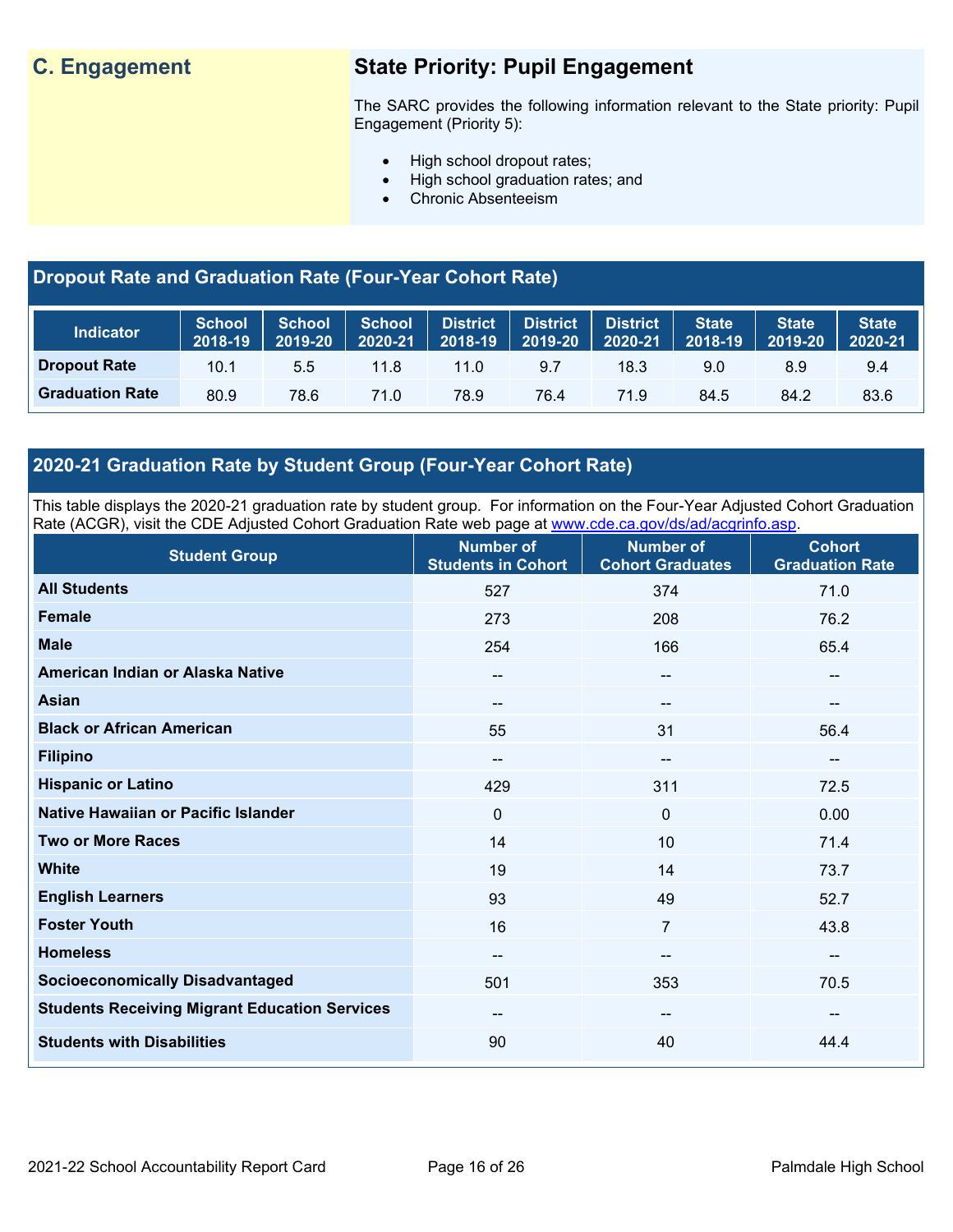## **2020-21 Chronic Absenteeism by Student Group**

| <b>Student Group</b>                                 | <b>Cumulative</b><br><b>Enrollment</b> | <b>Chronic</b><br><b>Absenteeism</b><br><b>Eligible Enrollment</b> | <b>Chronic</b><br><b>Absenteeism</b><br><b>Count</b> | <b>Chronic</b><br><b>Absenteeism</b><br><b>Rate</b> |
|------------------------------------------------------|----------------------------------------|--------------------------------------------------------------------|------------------------------------------------------|-----------------------------------------------------|
| <b>All Students</b>                                  | 2758                                   | 2665                                                               | 748                                                  | 28.1                                                |
| <b>Female</b>                                        | 1398                                   | 1357                                                               | 316                                                  | 23.3                                                |
| <b>Male</b>                                          | 1360                                   | 1308                                                               | 432                                                  | 33.0                                                |
| American Indian or Alaska Native                     | 6                                      | 6                                                                  | $\Omega$                                             | 0.0                                                 |
| Asian                                                | 3                                      | 3                                                                  | $\Omega$                                             | 0.0                                                 |
| <b>Black or African American</b>                     | 394                                    | 376                                                                | 174                                                  | 46.3                                                |
| <b>Filipino</b>                                      | 15                                     | 15                                                                 | 1                                                    | 6.7                                                 |
| <b>Hispanic or Latino</b>                            | 2176                                   | 2103                                                               | 521                                                  | 24.8                                                |
| Native Hawaiian or Pacific Islander                  | 1                                      | $\mathbf 1$                                                        | 1                                                    | 100.0                                               |
| <b>Two or More Races</b>                             | 65                                     | 65                                                                 | 23                                                   | 35.4                                                |
| <b>White</b>                                         | 97                                     | 95                                                                 | 27                                                   | 28.4                                                |
| <b>English Learners</b>                              | 384                                    | 370                                                                | 121                                                  | 32.7                                                |
| <b>Foster Youth</b>                                  | 71                                     | 60                                                                 | 24                                                   | 40.0                                                |
| <b>Homeless</b>                                      | 12                                     | 12                                                                 | $\overline{7}$                                       | 58.3                                                |
| <b>Socioeconomically Disadvantaged</b>               | 2266                                   | 2200                                                               | 632                                                  | 28.7                                                |
| <b>Students Receiving Migrant Education Services</b> | 17                                     | 16                                                                 | 1                                                    | 6.3                                                 |
| <b>Students with Disabilities</b>                    | 534                                    | 517                                                                | 192                                                  | 37.1                                                |

# **C. Engagement State Priority: School Climate**

The SARC provides the following information relevant to the State priority: School Climate (Priority 6):

- Pupil suspension rates;
- Pupil expulsion rates; and
- Other local measures on the sense of safety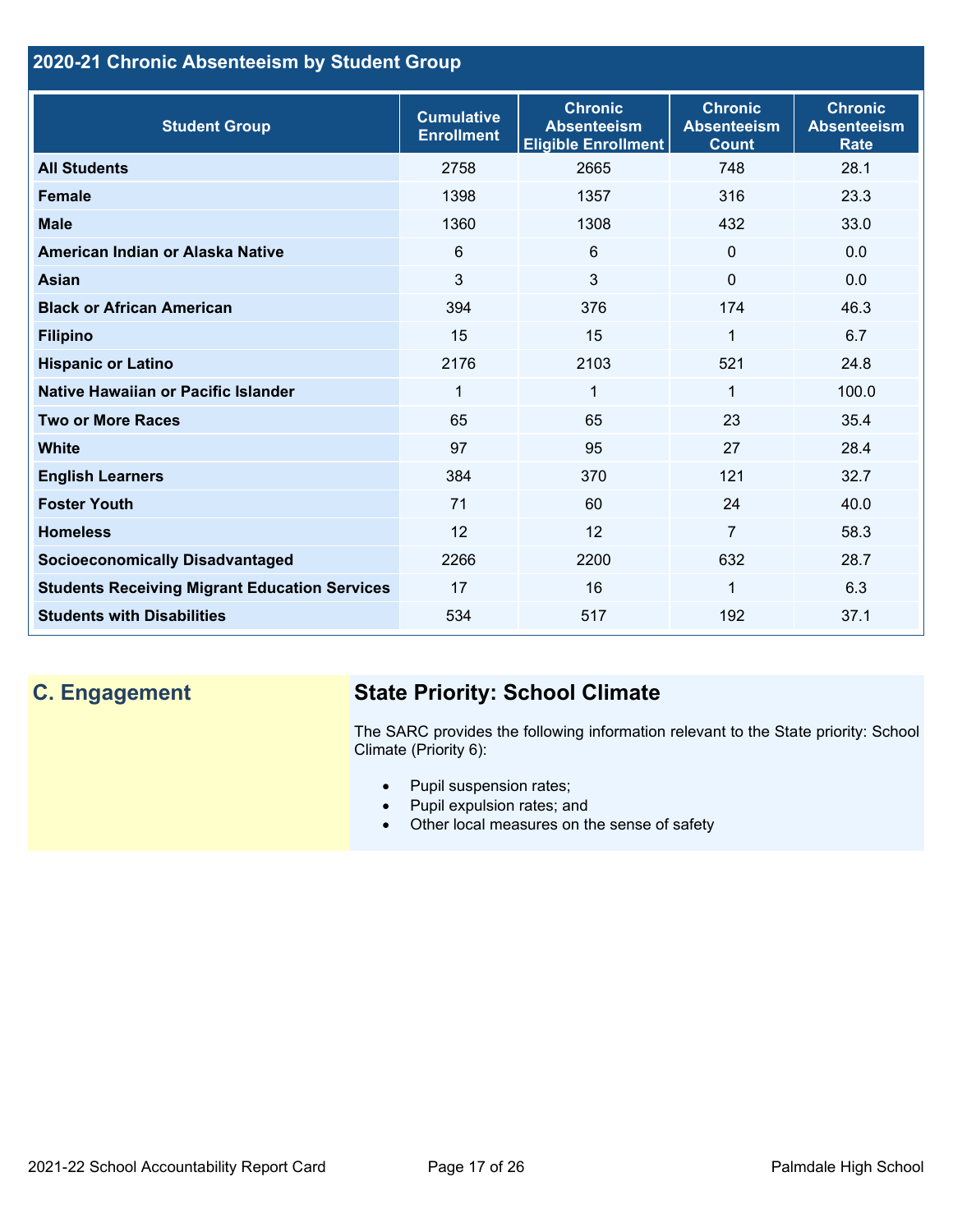### **Suspensions and Expulsions**

This table displays suspensions and expulsions data collected between July through June, each full school year respectively. Data collected during the 2020-21 school year may not be comparable to earlier years of this collection due to differences in learning mode instruction in response to the COVID-19 pandemic.

| <b>Subject</b>     | <b>School</b><br>2018-19 | <b>School</b><br>2020-21 | <b>District</b><br>2018-19 | <b>District</b><br>2020-21 | <b>State</b><br>2018-19 | <b>State</b><br>2020-21 |
|--------------------|--------------------------|--------------------------|----------------------------|----------------------------|-------------------------|-------------------------|
| <b>Suspensions</b> | 7.93                     | 0.22                     | 7.95                       | 0.07                       | 3.47                    | 0.20                    |
| <b>Expulsions</b>  | 0.17                     | 0.00                     | 0.24                       | 0.00                       | 0.08                    | 0.00                    |

This table displays suspensions and expulsions data collected between July through February, partial school year due to the COVID-19 pandemic. The 2019-2020 suspensions and expulsions rate data are not comparable to other year data because the 2019-2020 school year is a partial school year due to the COVID-19 crisis. As such, it would be inappropriate to make any comparisons in rates of suspensions and expulsions in the 2019-2020 school year compared to other school years.

| <b>Subject</b>     | <b>School</b><br>2019-20 | <b>District</b><br>2019-20 | <b>State</b><br>2019-20 |
|--------------------|--------------------------|----------------------------|-------------------------|
| <b>Suspensions</b> | 6.28                     | 5.43                       | 2.45                    |
| <b>Expulsions</b>  | 0.21                     | 0.12                       | 0.05                    |

## **2020-21 Suspensions and Expulsions by Student Group**

| <b>Student Group</b>                                 | <b>Suspensions Rate</b> | <b>Expulsions Rate</b> |
|------------------------------------------------------|-------------------------|------------------------|
| <b>All Students</b>                                  | 0.22                    | 0.00                   |
| <b>Female</b>                                        | 0.00                    | 0.00                   |
| <b>Male</b>                                          | 0.44                    | 0.00                   |
| American Indian or Alaska Native                     | 0.00                    | 0.00                   |
| <b>Asian</b>                                         | 0.00                    | 0.00                   |
| <b>Black or African American</b>                     | 0.51                    | 0.00                   |
| <b>Filipino</b>                                      | 0.00                    | 0.00                   |
| <b>Hispanic or Latino</b>                            | 0.14                    | 0.00                   |
| Native Hawaiian or Pacific Islander                  | 0.00                    | 0.00                   |
| <b>Two or More Races</b>                             | 1.54                    | 0.00                   |
| <b>White</b>                                         | 0.00                    | 0.00                   |
| <b>English Learners</b>                              | 0.52                    | 0.00                   |
| <b>Foster Youth</b>                                  | 0.00                    | 0.00                   |
| <b>Homeless</b>                                      | 0.00                    | 0.00                   |
| <b>Socioeconomically Disadvantaged</b>               |                         |                        |
| <b>Students Receiving Migrant Education Services</b> | 0.00                    | 0.00                   |
| <b>Students with Disabilities</b>                    |                         |                        |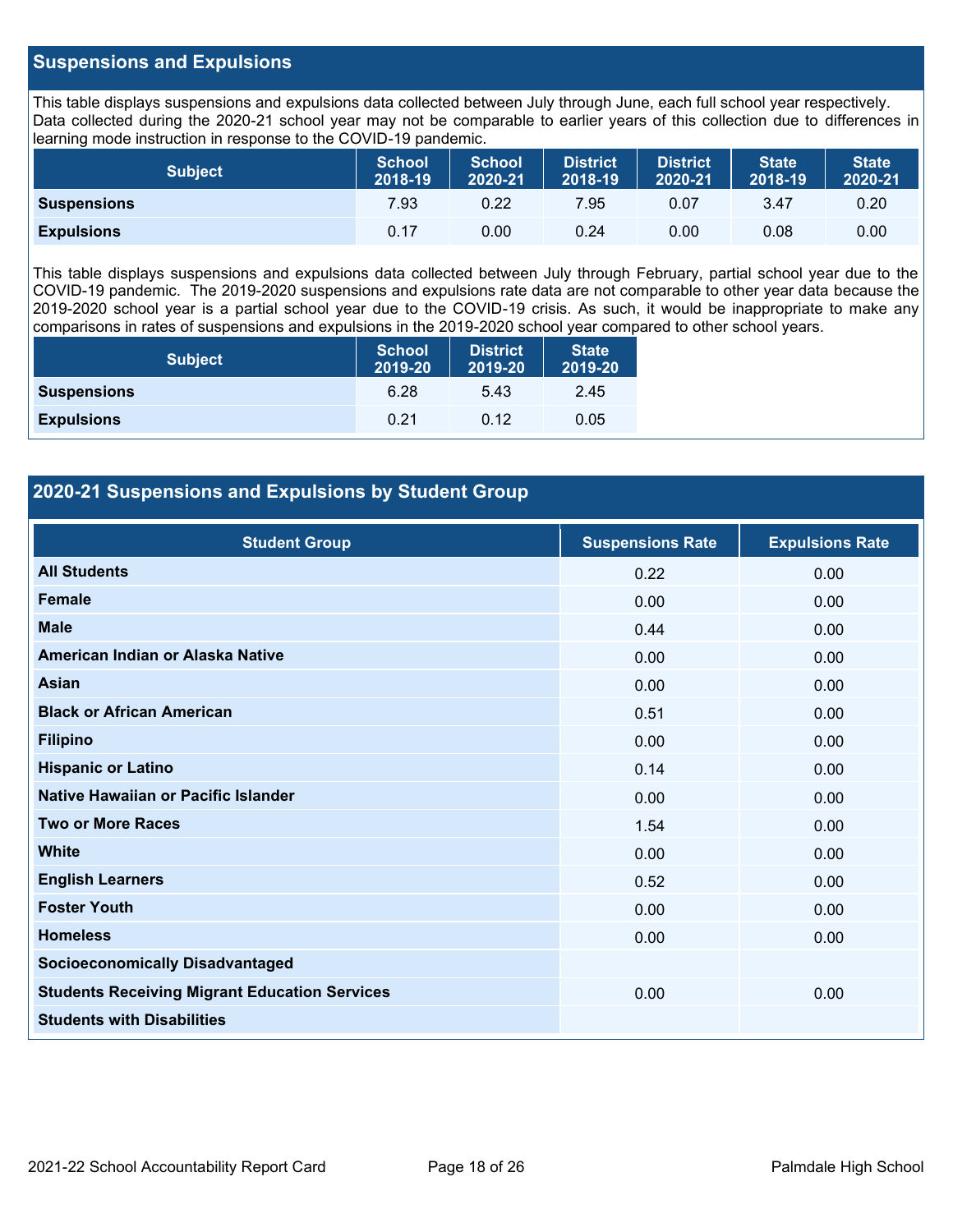#### **2021-22 School Safety Plan**

To help provide a safe and secure learning environment, Palmdale High School (PHS) security staff includes a Director of Security, a full time Los Angeles County Sheriff, Probation Officer, a Community Attendance Worker (Truancy Officer), and a team of eight Campus Security Officers. The school security staff works proactively with instructional staff to maintain a safe campus. Our campus supervisors are expected to: (1) provide supervision prior to and after the commencement of each school day (2) provide conflict resolution services (3) respond to classroom disruptions (4) assist with student misbehavior, (5) respond to school emergencies and (6) assist with attendance related issues.

Gang related activity, affiliation or dress, drug use and/or possession, and any violent behavior or acts of intimidation will not be tolerated on campus. Violations of school rules are dealt with according to CA ED Code 48900 with appropriate discipline. Under specific provisions, if CA ED Code Section 48915 is violated, recommendations may be made to expel a student from the Antelope Valley Union High School District. PHS updates the School Safety Plan yearly as required by Senate Bill 187. The PHS School Safety Plan was last reviewed and updated January 2021 and reviewed with staff in August 2021. Vital components of the plan include, disaster procedures (earthquakes, fire/explosion, lockdowns, active shooter, hostage, bomb threat, and suicide threat), emergency evacuations, emergency supplies, school crime assessment data, disciplinary statistics, and reporting procedures for incidences regarding child abuse and sexual harassment. A complete copy of the School Safety Plans can be obtained in the Administration Office.

At Palmdale High School, we have a controlled entry point at the front desk and IDs are checked at all entrances when students arrive in the morning. We have perimeter and gate checks throughout the course of the day, with an increased level of monitoring in the P.E. area, softball field, baseball field and practice fields. The vehicle access at the rear of the campus is no longer accessible to students. Campus supervisors, administrators and our school resource officer are highly visible throughout the day. Our Student Support Center is leveraged as a centralized location to implement a multi-tiered system of supports including the social and emotional well-being of our students.

#### District Statement:

We want our community to be aware of our continued commitment to safety which includes multiple, proactive approaches to fortifying security throughout our schools.

In April and June 2018, we conducted safety reviews of our campuses that resulted in the implementation of enhanced safety measures. These measures vary by school and include enhanced fencing, additional security and counseling personnel, updated surveillance cameras, front entrance modifications, and door locking devices. We also incorporated additional training with the Lancaster Sheriff's Station and revised student, staff and visitor identification processes.

For more than 25 years, we have had a dedicated school deputy on campus each day. In addition to this, we continue to focus on our students' social emotional needs through various programs and counseling outreach, provide safety training to our students and staff, and underscore the importance of vigilance through "See Something, Say Something." Our district and site websites have links to confidential student referral forms, where students and parents are able to submit safety concerns for administration to address.

### **2018-19 Secondary Average Class Size and Class Size Distribution**

This table displays the 2018-19 average class size and class size distribution. The columns titled "Number of Classes" indicates how many classes fall into each size category (a range of total students per classroom). At the secondary school level, this information is reported by subject area rather than grade level.

| <b>Subject</b>               | Average<br><b>Class</b><br><b>Size</b> | <b>1-22 Students</b> | Number of Classes with   Number of Classes with<br><b>Number of Classes with</b><br>23-32 Students |    |
|------------------------------|----------------------------------------|----------------------|----------------------------------------------------------------------------------------------------|----|
| <b>English Language Arts</b> | 19                                     | 80                   | 30                                                                                                 | 37 |
| <b>Mathematics</b>           | 24                                     | 37                   | 21                                                                                                 | 37 |
| <b>Science</b>               | 20                                     | 28                   | 11                                                                                                 | 20 |
| <b>Social Science</b>        | 19                                     | 55                   |                                                                                                    | 41 |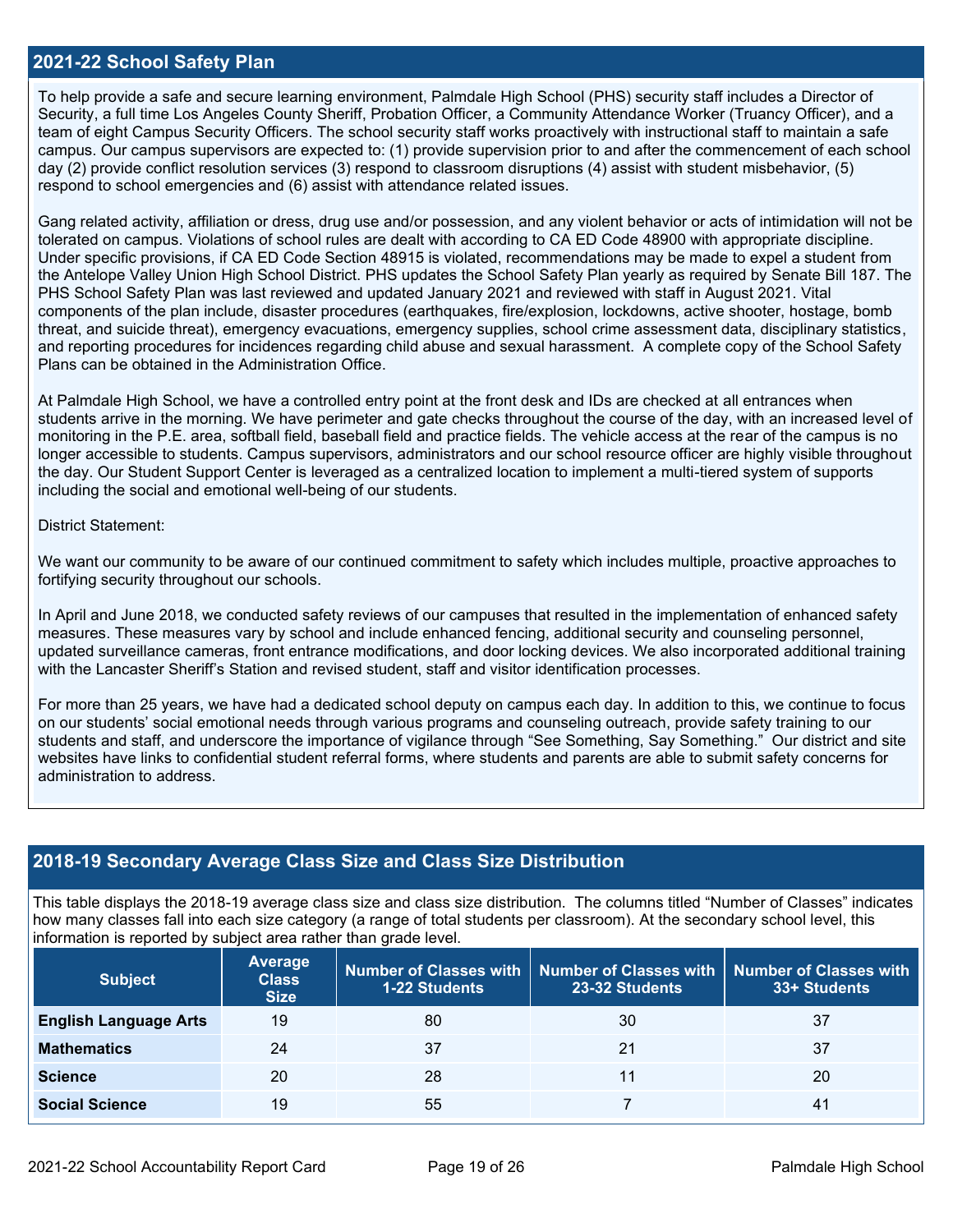## **2019-20 Secondary Average Class Size and Class Size Distribution**

This table displays the 2019-20 average class size and class size distribution. The columns titled "Number of Classes" indicates how many classes fall into each size category (a range of total students per classroom). At the secondary school level, this information is reported by subject area rather than grade level.

| <b>Subject</b>               | <b>Average</b><br><b>Class</b><br><b>Size</b> | Number of Classes with<br><b>1-22 Students</b> | <b>Number of Classes with</b><br>23-32 Students | <b>Number of Classes with</b><br>33+ Students |
|------------------------------|-----------------------------------------------|------------------------------------------------|-------------------------------------------------|-----------------------------------------------|
| <b>English Language Arts</b> | 18                                            | 99                                             | 22                                              | 41                                            |
| <b>Mathematics</b>           | 22                                            | 49                                             | 16                                              | 41                                            |
| <b>Science</b>               | 20                                            | 27                                             | 15                                              | 16                                            |
| <b>Social Science</b>        | 18                                            | 62                                             | 9                                               | 35                                            |

## **2020-21 Secondary Average Class Size and Class Size Distribution**

This table displays the 2020-21 average class size and class size distribution. The columns titled "Number of Classes" indicates how many classes fall into each size category (a range of total students per classroom). At the secondary school level, this information is reported by subject area rather than grade level.

| <b>Subject</b>               | <b>Average</b><br><b>Class</b><br><b>Size</b> | Number of Classes with  <br><b>1-22 Students</b> | 23-32 Students | Number of Classes with   Number of Classes with<br>33+ Students |
|------------------------------|-----------------------------------------------|--------------------------------------------------|----------------|-----------------------------------------------------------------|
| <b>English Language Arts</b> | 17                                            | 104                                              | 34             | 39                                                              |
| <b>Mathematics</b>           | 23                                            | 44                                               | 20             | 38                                                              |
| <b>Science</b>               | 24                                            | 18                                               | 14             | 19                                                              |
| <b>Social Science</b>        | 19                                            | 55                                               | 11             | 37                                                              |

## **2020-21 Ratio of Pupils to Academic Counselor**

This table displays the ratio of pupils to Academic Counselor. One full time equivalent (FTE) equals one staff member working full time; one FTE could also represent two staff members who each work 50 percent of full time.

| Title                               | <b>Ratio</b> |
|-------------------------------------|--------------|
| <b>Pupils to Academic Counselor</b> | 366.7        |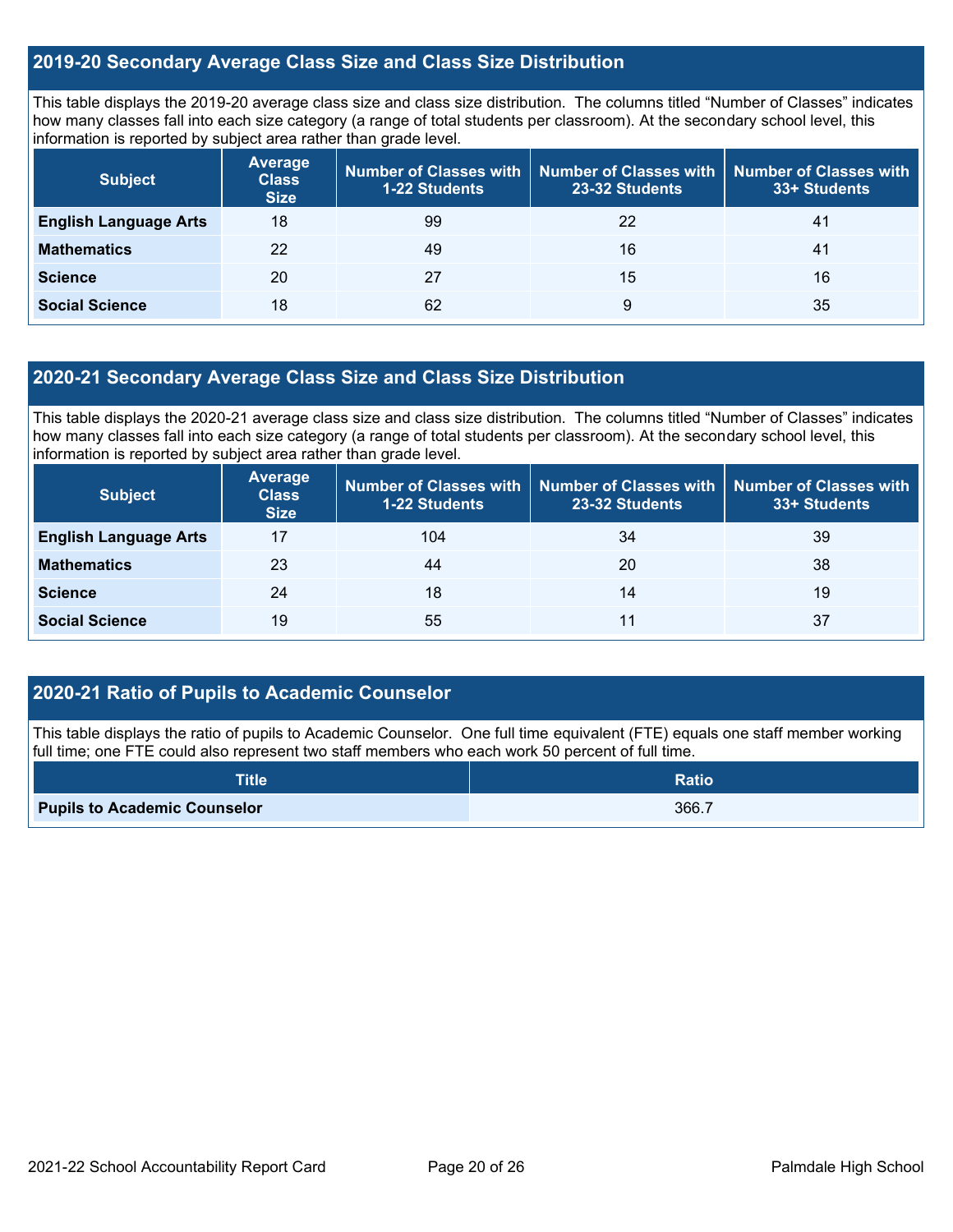### **2020-21 Student Support Services Staff**

This table displays the number of FTE support staff assigned to this school. One full time equivalent (FTE) equals one staff member working full time; one FTE could also represent two staff members who each work 50 percent of full time.

| <b>Title</b>                                                         | <b>Number of FTE Assigned to School</b> |
|----------------------------------------------------------------------|-----------------------------------------|
| <b>Counselor (Academic, Social/Behavioral or Career Development)</b> | 7                                       |
| Library Media Teacher (Librarian)                                    | $\mathbf{0}$                            |
| <b>Library Media Services Staff (Paraprofessional)</b>               | $\mathbf{0}$                            |
| <b>Psychologist</b>                                                  | 3                                       |
| <b>Social Worker</b>                                                 | 0                                       |
| <b>Speech/Language/Hearing Specialist</b>                            | 0.9                                     |
| <b>Resource Specialist (non-teaching)</b>                            | $\mathbf{0}$                            |
| <b>Other</b>                                                         | 2.1                                     |

## **2019-20 Expenditures Per Pupil and School Site Teacher Salaries**

This table displays the 2019-20 expenditures per pupil and average teach salary for this school. Cells with N/A values do not require data.

| <b>Level</b>                                         | <b>Total</b><br><b>Expenditures</b><br><b>Per Pupil</b> | <b>Expenditures</b><br><b>Per Pupil</b><br>(Restricted) | <b>Expenditures</b><br><b>Per Pupil</b><br>(Unrestricted) | Average<br><b>Teacher</b><br><b>Salary</b> |
|------------------------------------------------------|---------------------------------------------------------|---------------------------------------------------------|-----------------------------------------------------------|--------------------------------------------|
| <b>School Site</b>                                   | \$9,727.21                                              | \$3,200.42                                              | \$6,526.80                                                | \$123,610.30                               |
| <b>District</b>                                      | N/A                                                     | N/A                                                     | \$6,327.41                                                | \$82,536                                   |
| <b>Percent Difference - School Site and District</b> | N/A                                                     | N/A                                                     | 3.1                                                       | 39.8                                       |
| <b>State</b>                                         |                                                         |                                                         | \$8,444                                                   | \$92,222                                   |
| <b>Percent Difference - School Site and State</b>    | N/A                                                     | N/A                                                     | $-25.6$                                                   | 29.1                                       |

## **2020-21 Types of Services Funded**

The allocation per student attending Palmdale High School (PHS) is approximately \$6,595 in expenditures. These funds are typically used in the general provision of academic services. In addition, PHS receives categorical money for support in areas of academic need from the following sources:

- Title I
- Targeted

All expenditures funded by categorical monies are closely reviewed by school administration. Moreover, it is imperative that all categorical funds address the goals listed in our School Plan for Student Achievement (SPSA) and when necessary, are directed towards targeted student populations (low income, foster youth, EL, or all students). For more detail on how school monies are spent please refer to the SPSA available in the office of the Principal.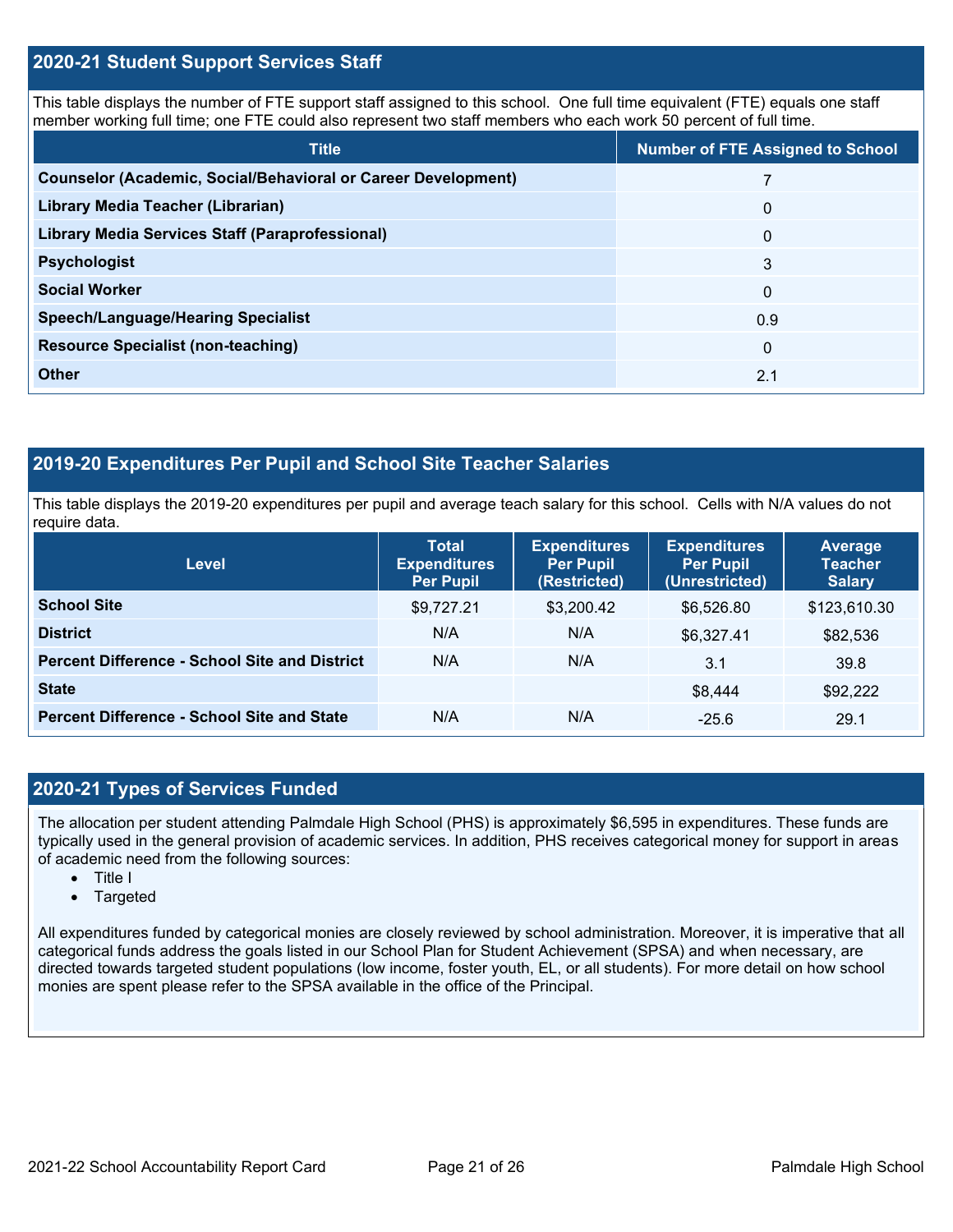## **2019-20 Teacher and Administrative Salaries**

This table displays the 2019-20 Teacher and Administrative salaries. For detailed information on salaries, see the CDE Certification Salaries & Benefits web page at [http://www.cde.ca.gov/ds/fd/cs/.](http://www.cde.ca.gov/ds/fd/cs/)

| Category                                             | <b>District</b><br><b>Amount</b> | <b>State Average</b><br>for Districts<br>in Same Category |  |
|------------------------------------------------------|----------------------------------|-----------------------------------------------------------|--|
| <b>Beginning Teacher Salary</b>                      | \$43,341                         | \$54,687                                                  |  |
| <b>Mid-Range Teacher Salary</b>                      | \$78,888                         | \$92,222                                                  |  |
| <b>Highest Teacher Salary</b>                        | \$111,782                        | \$114,208                                                 |  |
| <b>Average Principal Salary (Elementary)</b>         | \$0                              | \$143,647                                                 |  |
| <b>Average Principal Salary (Middle)</b>             | \$0                              | \$145,785                                                 |  |
| <b>Average Principal Salary (High)</b>               | \$137,990                        | \$162,322                                                 |  |
| <b>Superintendent Salary</b>                         | \$308,342                        | \$258,950                                                 |  |
| <b>Percent of Budget for Teacher Salaries</b>        | 30%                              | 32%                                                       |  |
| <b>Percent of Budget for Administrative Salaries</b> | 5%                               | 5%                                                        |  |

## **2020-21 Advanced Placement (AP) Courses**

| This table displays the percent of student in AP courses at this school. |      |
|--------------------------------------------------------------------------|------|
| Percent of Students in AP Courses                                        | 20.8 |

This table displays the number of AP courses offered at this school where there are student course enrollments of at least one student.

| <b>Subject</b>                  | <b>Number of AP Courses Offered</b> |
|---------------------------------|-------------------------------------|
| <b>Computer Science</b>         | 0                                   |
| <b>English</b>                  | 8                                   |
| <b>Fine and Performing Arts</b> | 1                                   |
| <b>Foreign Language</b>         | 3                                   |
| <b>Mathematics</b>              | 7                                   |
| <b>Science</b>                  | 4                                   |
| <b>Social Science</b>           | 13                                  |
| <b>Total AP Courses Offered</b> | 36                                  |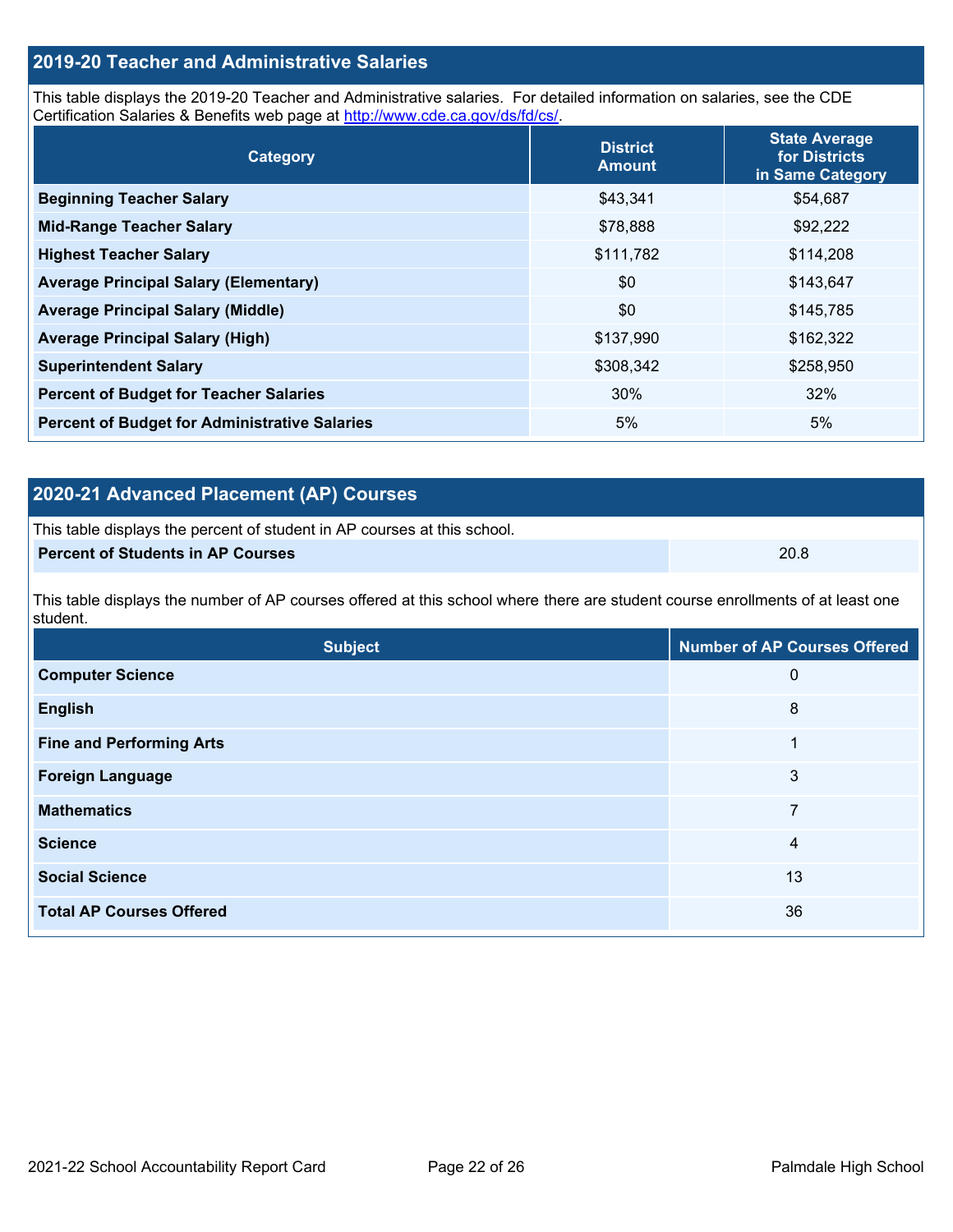#### **Professional Development**

Administration, along with the Palmdale High School (PHS) Instructional Partner (IP) Team, perform classroom walk-throughs with whole departments as well as informal observations of teachers in order to gain a better understanding of what the staff needs in the way of professional development and instruction. Student achievement data on state, district, and site level exams is also used to determine gaps between students' content knowledge and state standards, and various programs used on campus also provide relevant data from which the IP Team and admin use to determine professional development needs. The IP Team and administration also creates staff surveys as an assessment tool to gather data from staff to determine areas of need for professional development. Those needs vary by teacher and department, but include topics such as literacy development, annotating a text, content specific knowledge and strategies, technology implementation, and classroom management.

Departments also conduct subject matter team meetings as well as whole department meetings in order to look at data and curricular instructional practices, which also drive professional development topic within specific departments.

Most of the professional development is held on campus and after school. The IP Team, staff, and administration often participate in presenting and attending professional development sessions, which has an average attendance of 25 participants from various subject matters. Individual professional development and mentoring is often done by the administration team, department chairs, and the instructional partner team and varies in length and frequency based on the needs of the teacher.

Current PD priorities are shifted toward supporting lesson development and facilitation in the distance learning environment. PD sessions include digital tools/programs, adapting lessons to synchronous and asynchronous modes, student engagement, and checking for understanding in the digital environment.

Teacher support varies depending on the program or task being implemented. The administrative and instructional partner teams provide ample support for the staff in any area requested or directed. Monetary and/or resource support is provided to supplement professional development.

This table displays the number of school days dedicated to staff development and continuous improvement.

| <b>Subject</b>                                                                  | $\vert$ 2019-20 $\vert$ 2020-21 $\vert$ 2021-22 |  |
|---------------------------------------------------------------------------------|-------------------------------------------------|--|
| Number of school days dedicated to Staff Development and Continuous Improvement |                                                 |  |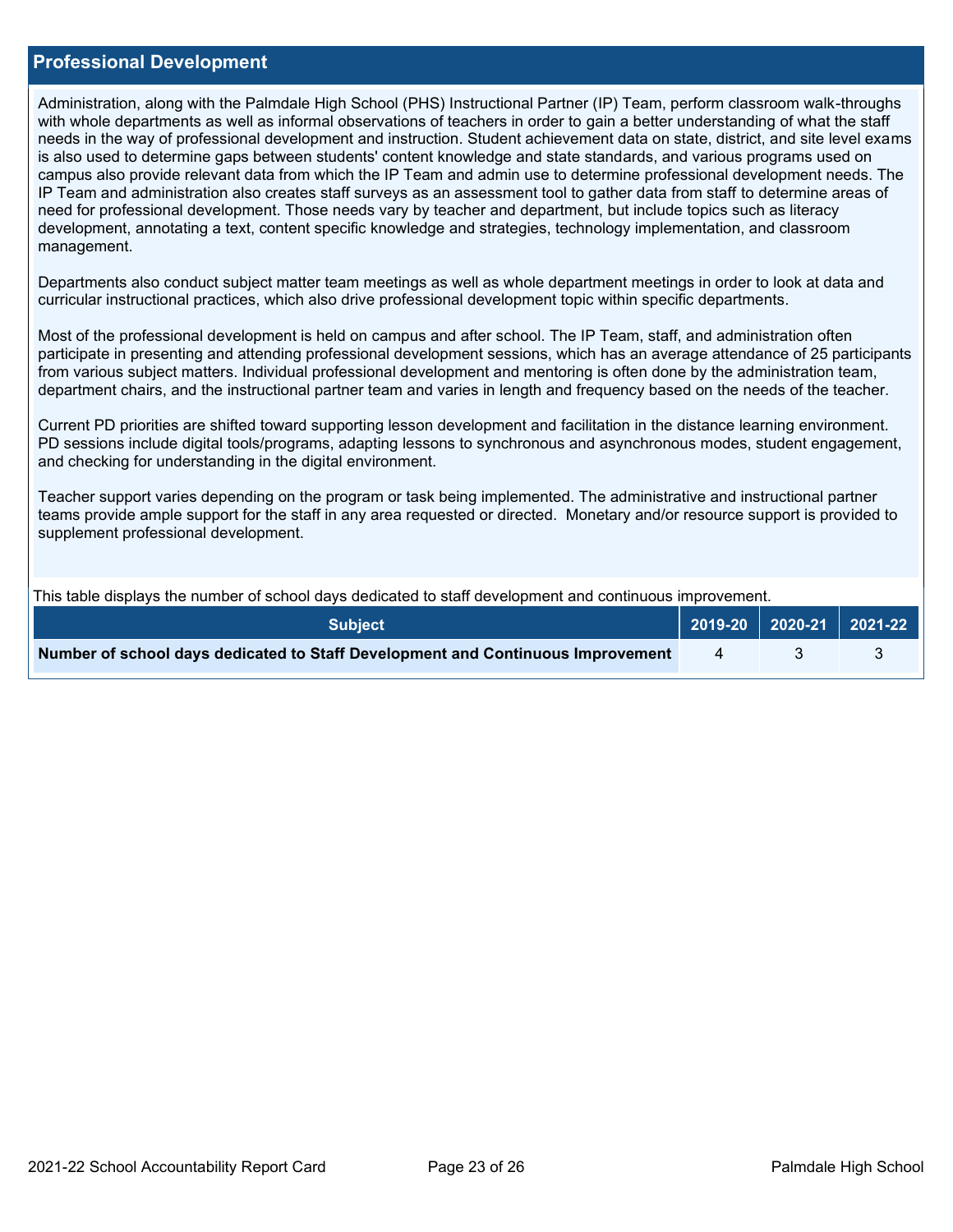# **Antelope Valley Union High School District 2020-21 Local Accountability Report Card (LARC) Addendum**

## **Local Accountability Report Card (LARC) Addendum**

**2020-21 Local Accountability Report Card (LARC) Addendum Overview**



On July 14, 2021, the California State Board of Education (SBE) determined that the California Department of Education (CDE) will use the SARC as the mechanism to conduct a one-time data collection of the LEA-level aggregate test results of all school's local assessments administered during the 2020–2021 school year in order to meet the federal Every Students Succeeds Act (ESSA) reporting requirement for the Local Educational Agency Accountability Report Cards (LARCs).

Each local educational agency (LEA) is responsible for preparing and posting their annual LARC in accordance with the federal ESSA. As a courtesy, the CDE prepares and posts the LARCs on behalf of all LEAs.

Only for the 2020–2021 school year and the 2020–2021 LARCs, LEAs are required to report their aggregate local assessments test results at the LEA-level to the CDE by populating the tables below via the SARC. These data will be used to meet the LEAs' federal requirement for their LARCs. Note that it is the responsibility of the school and LEA to ensure that all student privacy and suppression rules are in place when reporting data in Tables 3 and 4 in the Addendum, as applicable.

The tables below are not part of the SBE approved 2020–2021 SARC template but rather are the mechanism by which these required data will be collected from LEAs.

For purposes of the LARC and the following tables, an LEA is defined as a school district, a county office of education, or a direct funded charter school.

| <b>2021-22 District Contact Information</b> |                                            |  |  |  |
|---------------------------------------------|--------------------------------------------|--|--|--|
| <b>District Name</b>                        | Antelope Valley Union High School District |  |  |  |
| <b>Phone Number</b>                         | 661-948-7655                               |  |  |  |
| Superintendent                              | Greg Nehen                                 |  |  |  |
| <b>Email Address</b>                        | gnehen@avhsd.org                           |  |  |  |
| <b>District Website Address</b>             | www.avdistrict.org                         |  |  |  |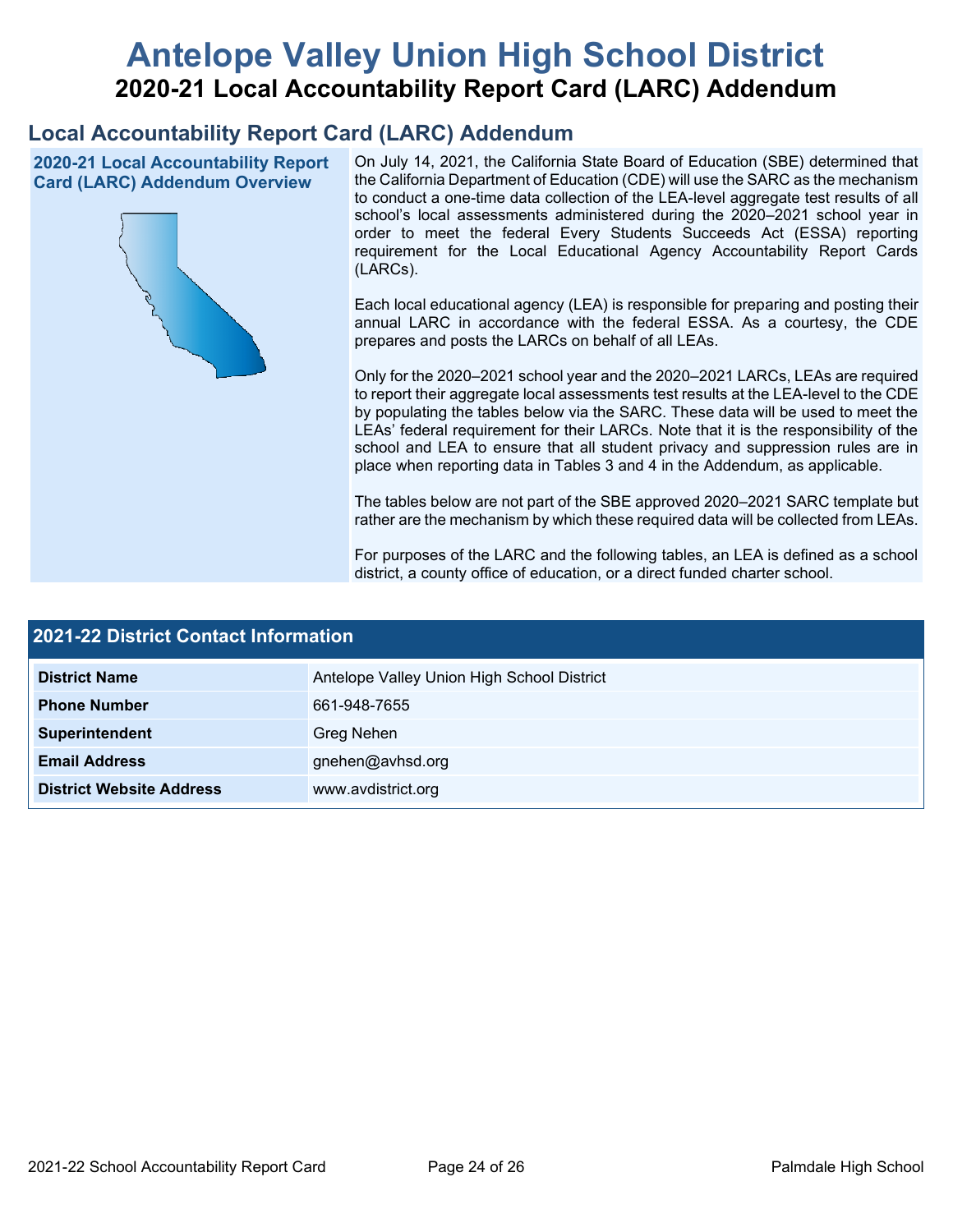## **2020-21 CAASPP Test Results in ELA by Student Group**

This table displays CAASPP test results in ELA by student group for students grades three through eight and grade eleven taking and completing a state-administered assessment. The CDE will populate this table for schools in cases where the school administered the CAASPP assessment. In cases where the school administered a local assessment instead of CAASPP, the CDE will populate this table with "NT" values, meaning this school did not test students using the CAASPP. See the local assessment(s) table for more information.

| <b>CAASPP</b><br><b>Student Groups</b>               | <b>CAASPP</b><br><b>Total</b><br><b>Enrollment</b> | <b>CAASPP</b><br><b>Number</b><br><b>Tested</b> | <b>CAASPP</b><br><b>Percent</b><br><b>Tested</b> | <b>CAASPP</b><br><b>Percent</b><br><b>Not Tested</b> | <b>CAASPP</b><br><b>Percent</b><br>Met or<br><b>Exceeded</b> |
|------------------------------------------------------|----------------------------------------------------|-------------------------------------------------|--------------------------------------------------|------------------------------------------------------|--------------------------------------------------------------|
| <b>All Students</b>                                  | 5010                                               | <b>NT</b>                                       | <b>NT</b>                                        | <b>NT</b>                                            | <b>NT</b>                                                    |
| <b>Female</b>                                        | 2507                                               | <b>NT</b>                                       | <b>NT</b>                                        | <b>NT</b>                                            | <b>NT</b>                                                    |
| <b>Male</b>                                          | 2503                                               | <b>NT</b>                                       | <b>NT</b>                                        | <b>NT</b>                                            | <b>NT</b>                                                    |
| American Indian or Alaska Native                     | 14                                                 | <b>NT</b>                                       | <b>NT</b>                                        | <b>NT</b>                                            | <b>NT</b>                                                    |
| <b>Asian</b>                                         | 71                                                 | <b>NT</b>                                       | <b>NT</b>                                        | <b>NT</b>                                            | <b>NT</b>                                                    |
| <b>Black or African American</b>                     | 805                                                | <b>NT</b>                                       | <b>NT</b>                                        | <b>NT</b>                                            | NT                                                           |
| <b>Filipino</b>                                      | 80                                                 | <b>NT</b>                                       | <b>NT</b>                                        | <b>NT</b>                                            | <b>NT</b>                                                    |
| <b>Hispanic or Latino</b>                            | 3235                                               | <b>NT</b>                                       | <b>NT</b>                                        | <b>NT</b>                                            | <b>NT</b>                                                    |
| <b>Native Hawaiian or Pacific Islander</b>           | --                                                 | <b>NT</b>                                       | <b>NT</b>                                        | <b>NT</b>                                            | <b>NT</b>                                                    |
| <b>Two or More Races</b>                             | 265                                                | <b>NT</b>                                       | <b>NT</b>                                        | <b>NT</b>                                            | <b>NT</b>                                                    |
| <b>White</b>                                         | 536                                                | <b>NT</b>                                       | <b>NT</b>                                        | <b>NT</b>                                            | <b>NT</b>                                                    |
| <b>English Learners</b>                              | 398                                                | <b>NT</b>                                       | <b>NT</b>                                        | <b>NT</b>                                            | <b>NT</b>                                                    |
| <b>Foster Youth</b>                                  | 98                                                 | <b>NT</b>                                       | <b>NT</b>                                        | <b>NT</b>                                            | <b>NT</b>                                                    |
| <b>Homeless</b>                                      | 68                                                 | <b>NT</b>                                       | <b>NT</b>                                        | <b>NT</b>                                            | <b>NT</b>                                                    |
| <b>Military</b>                                      | 83                                                 | <b>NT</b>                                       | <b>NT</b>                                        | <b>NT</b>                                            | <b>NT</b>                                                    |
| <b>Socioeconomically Disadvantaged</b>               | 3630                                               | <b>NT</b>                                       | <b>NT</b>                                        | <b>NT</b>                                            | <b>NT</b>                                                    |
| <b>Students Receiving Migrant Education Services</b> | 28                                                 | <b>NT</b>                                       | <b>NT</b>                                        | <b>NT</b>                                            | NT                                                           |
| <b>Students with Disabilities</b>                    | 766                                                | <b>NT</b>                                       | <b>NT</b>                                        | <b>NT</b>                                            | NT                                                           |